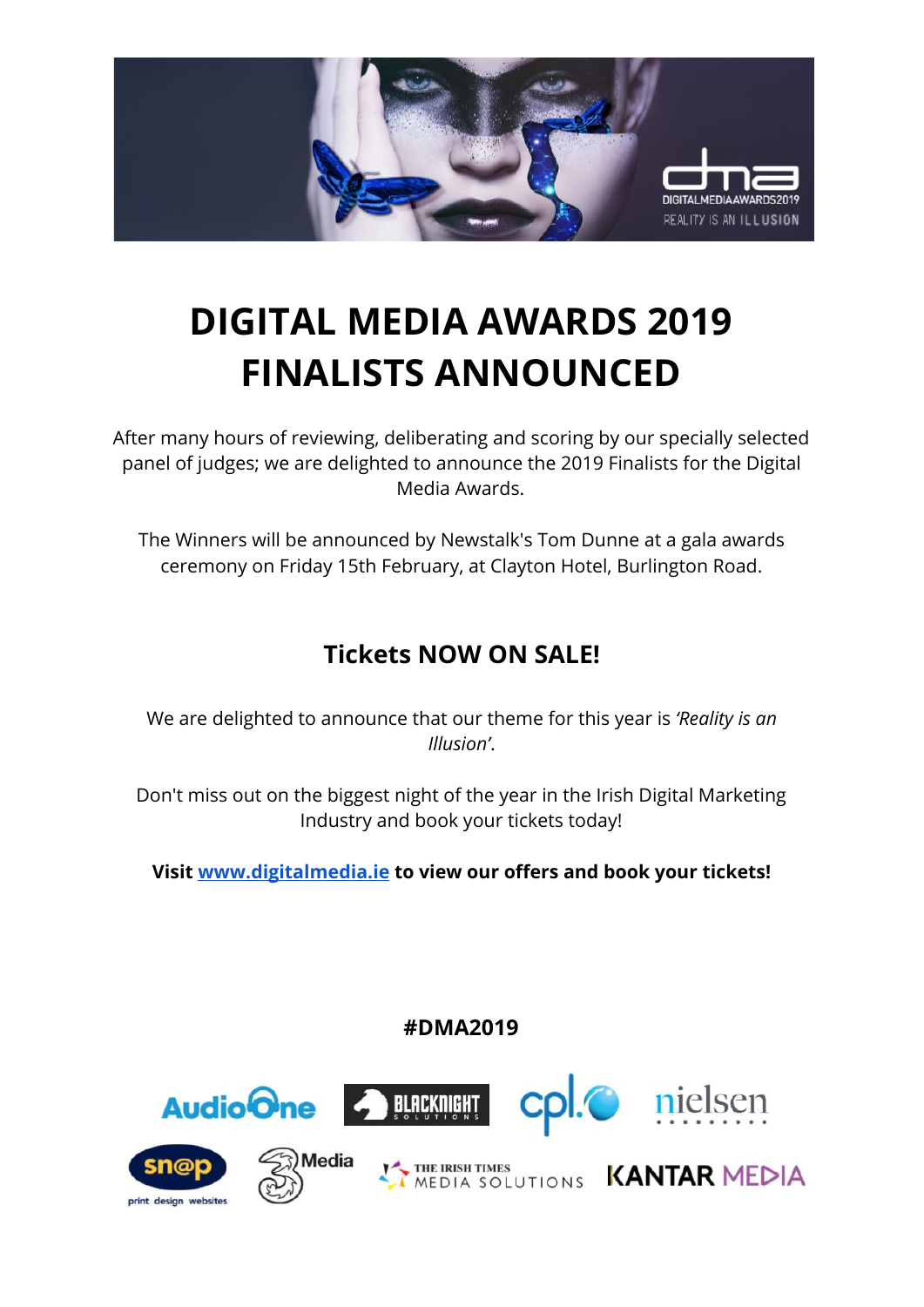

# **BEST AGENCY**

**Arekibo**

**Avvio**

**Fifty-Three Six**

**iProspect**

**Kooba**

**Society (Part of Initiative/IPG Mediabrands)**

**Teneo**

**Wolfgang Digital**

**ZOO.**

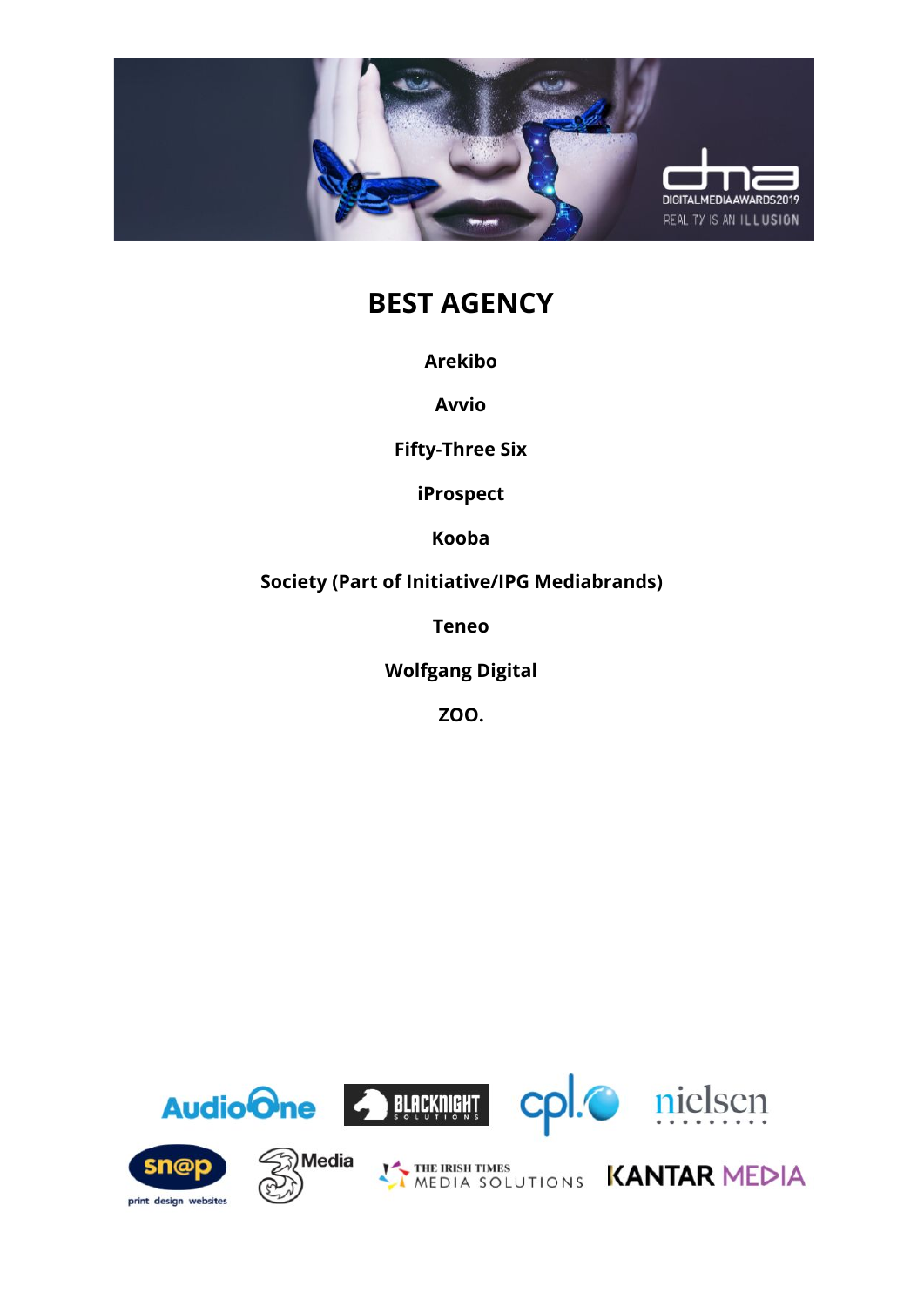

### **BEST BRAND**

**98FM**

**Edelman** Diet Coke "Because I Can"

### **Skillnet Ireland**

Embracing digital to tell the story of Ireland's best kept secret through a people-led approach

### **TBWA\Dublin**

Always Within Reach: How BMW Grew Sales With A Digital First Campaign

#### **Therapie Clinic**

Thérapie Clinic - "Digital Enhancing"

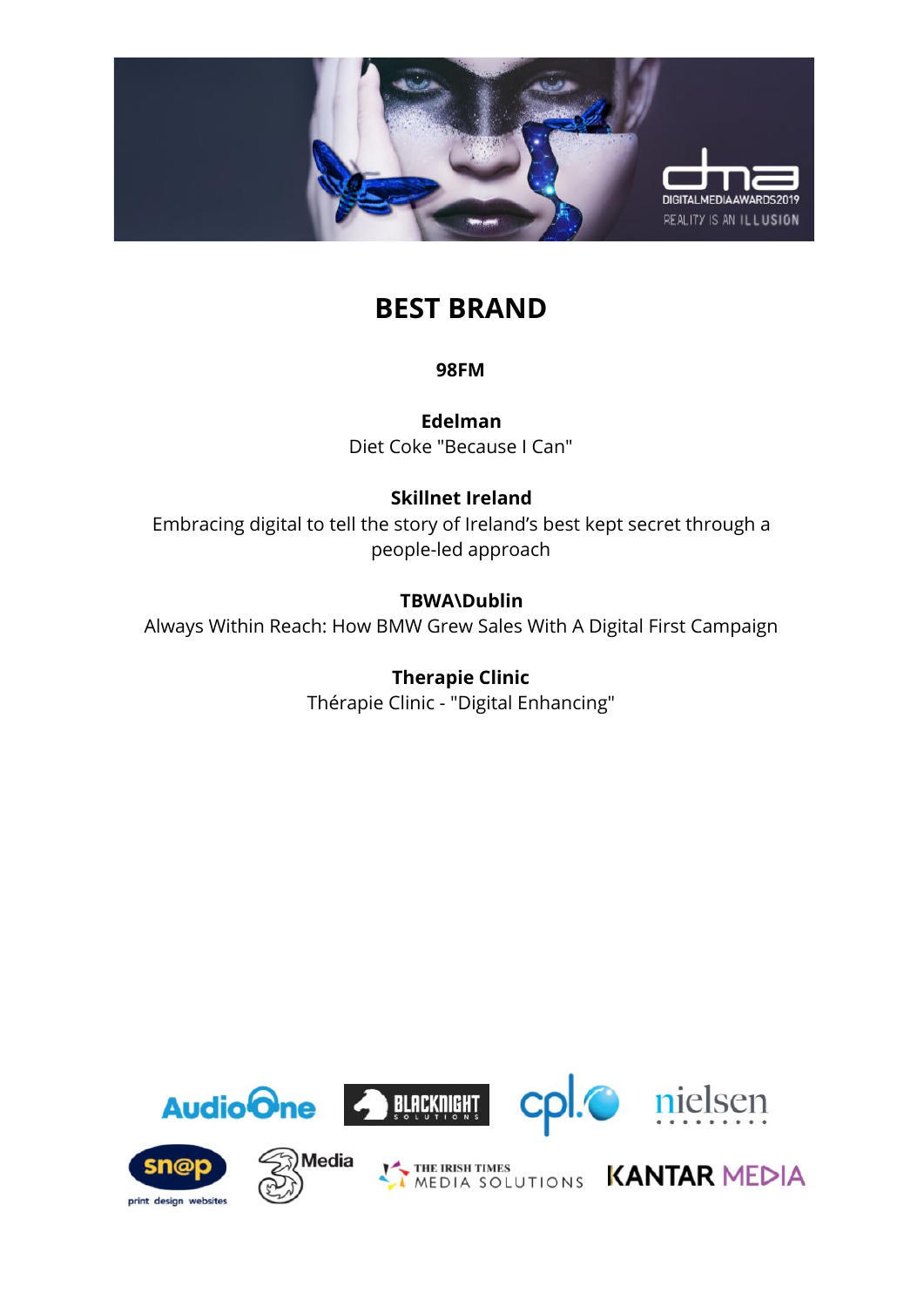

# **BEST COLLABORATIVE CAMPAIGN**

**Carat / Maximum Media / Diageo**

Rockshore - #ThisIsTheWest

**Dentsu Aegis Network / Aer Lingus / Storyful** Wish You Were Here – How we created destination inspiration with Real People

**IMAGE Publications / Samsung**

The Pitch

**Media Central / PHD / Audi Ireland** Audi: A cross-platform adventure with PHD, Today FM and Media Central

> **Starcom / AIB / GAA** The Toughest Rivalry

**TBWA\Dublin / Vizeum Ireland / BMW Ireland**

BMW 182: How TBWA\Dublin and Vizeum Ireland Grew Leads and Sales Through Digital

> **Vhi / parkrun** Vhi and parkrun

**Vizeum / Hula Hoops Ireland** Hula Hoops National Cup



print design websites





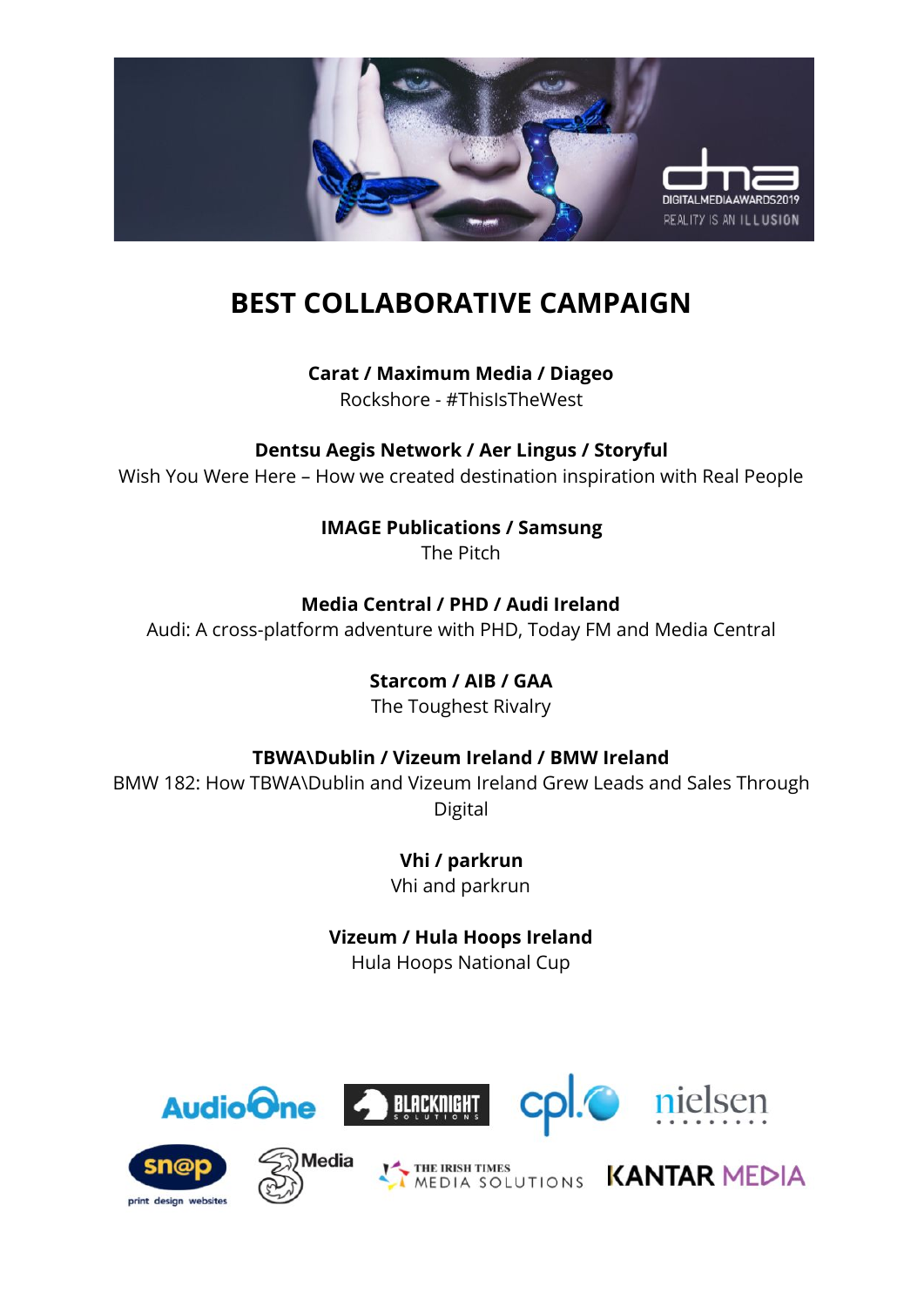

**Zenith / Focus Ireland** Zenith & Focus Ireland: Making The Invisible Visible

### **Zurich Ireland / Wolfgang Digital**

Time Flies

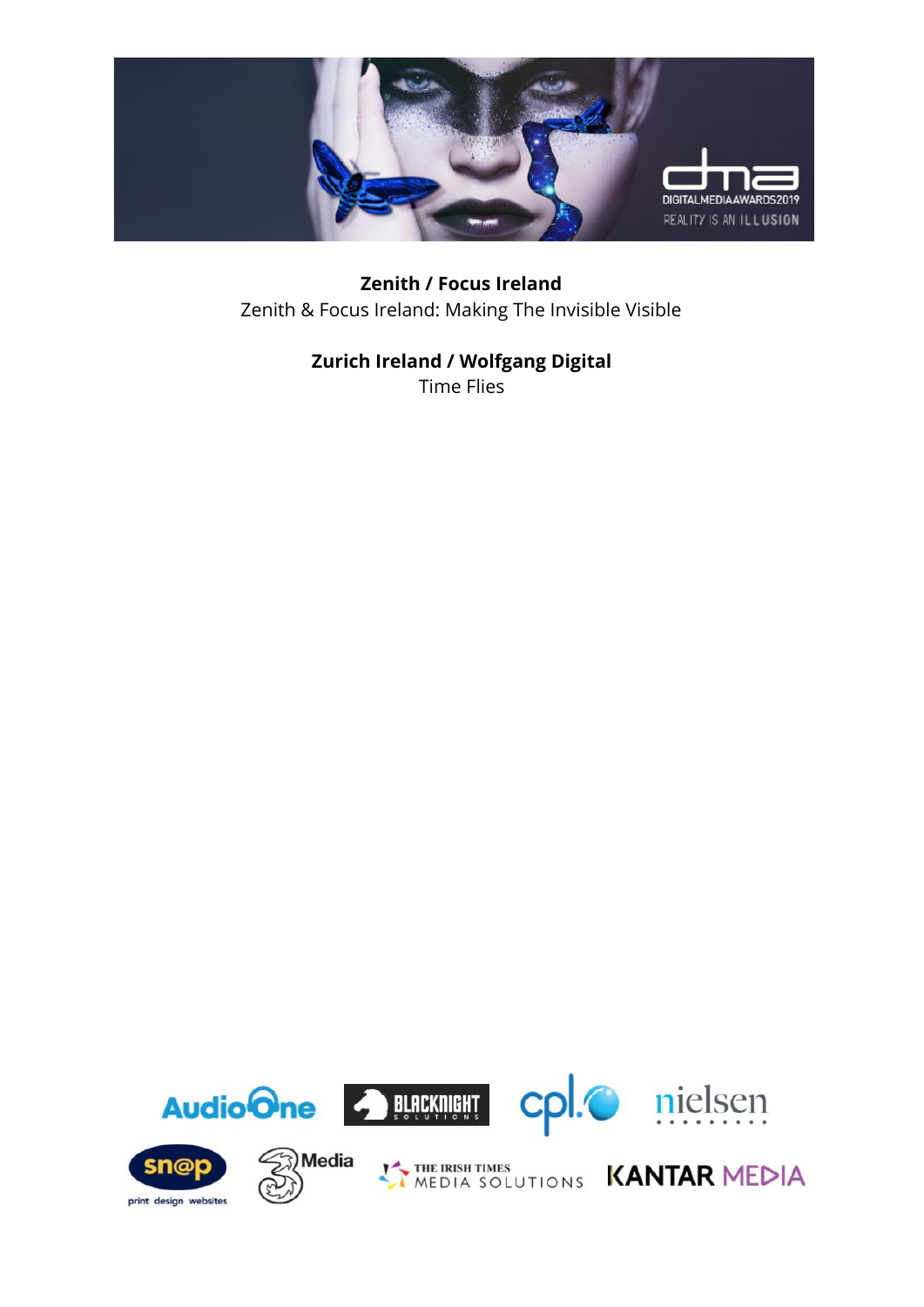

# **BEST CONVERSION STRATEGY**

**Dentsu Aegis Network** Taking Dynamic to New Heights

#### **GlowMetrics**

Using Dependable Data to Drive Conversions - GlowMetrics & Eyelids Reading Glasses

#### **Mediacom**

The Sky wasn't the limit for MediaCom's conversion strategy

**Mediaworks** KBC - The Future of Mortgages

**Packed.House** Bulmers, Packed.House, Shazam & Pluto

> **Starcom** Securing Irish Homes

**Wolfgang Digital** Brexit Proofing The DMI

> **ZOO.** MyMilkMan.ie

**ZOO.** Redbreast Dreamcask











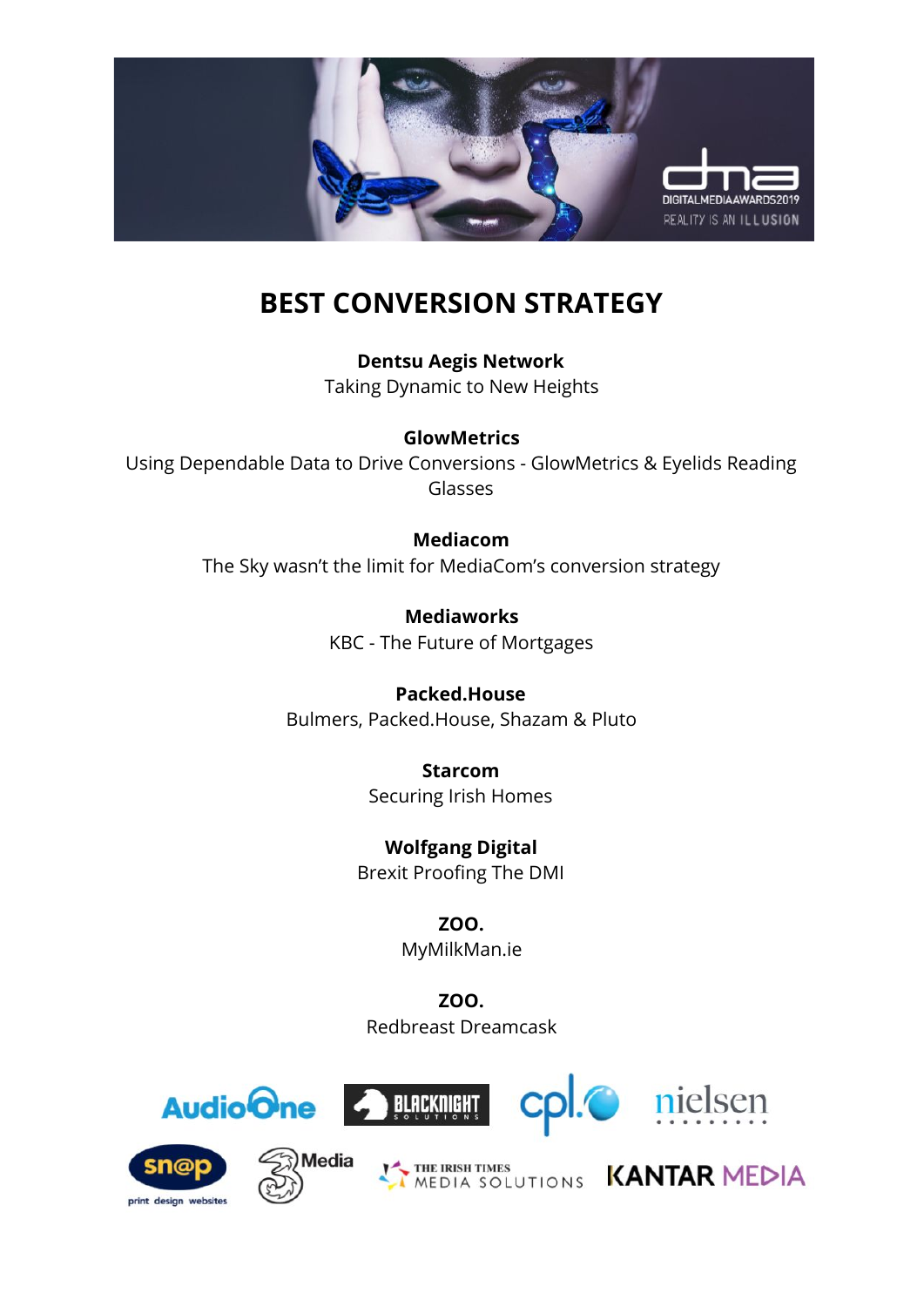

### **BEST CREATIVE**

**BigO** Dublin Fringe Festival - Interference Fringe

> **DMW Creative** Cool Planet Experience

> > **Eyekiller** W5 by Eyekiller

**Izest Marketing** My Shining Armour

**Izest Marketing** Tackle Your Feelings

**Packed.House** entertainment.ie Rebrand

**Phorest Salon Software** Email Marketing Editor Redesign

> **ZOO.** The Abbey Theatre 2018

> > **Zurich Ireland** Future Ready











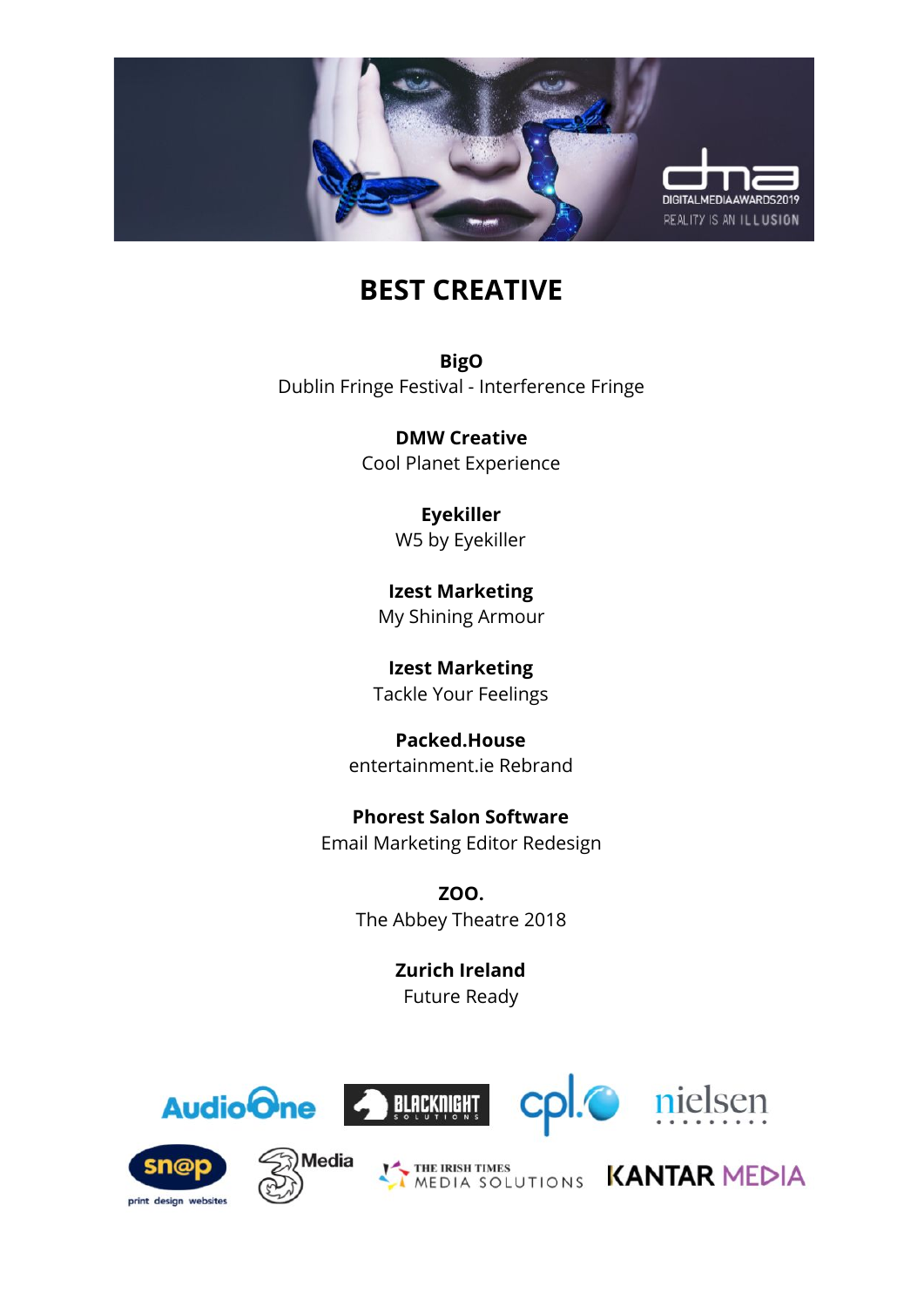

### **BEST IN DATA & ANALYTICS**

*Sponsored by*



**Core** In VOD We Trust

**Dentsu Aegis Network** Taking Dynamic to New Heights

**DMG Media Ireland** EAT, PRAY, LOVE & GROW!

**GlowMetrics** Career Led, Data Driven - GlowMetrics & nijobfinder

> **Vizeum / iProspect** BMW: Data Driving Sales

**VROOM Digital** Innovation at The Service of Tradition: Agile SEO for Weir & Sons Ireland

> **Wolfgang Digital** Littlewoods Ireland - From Vanity to Sanity











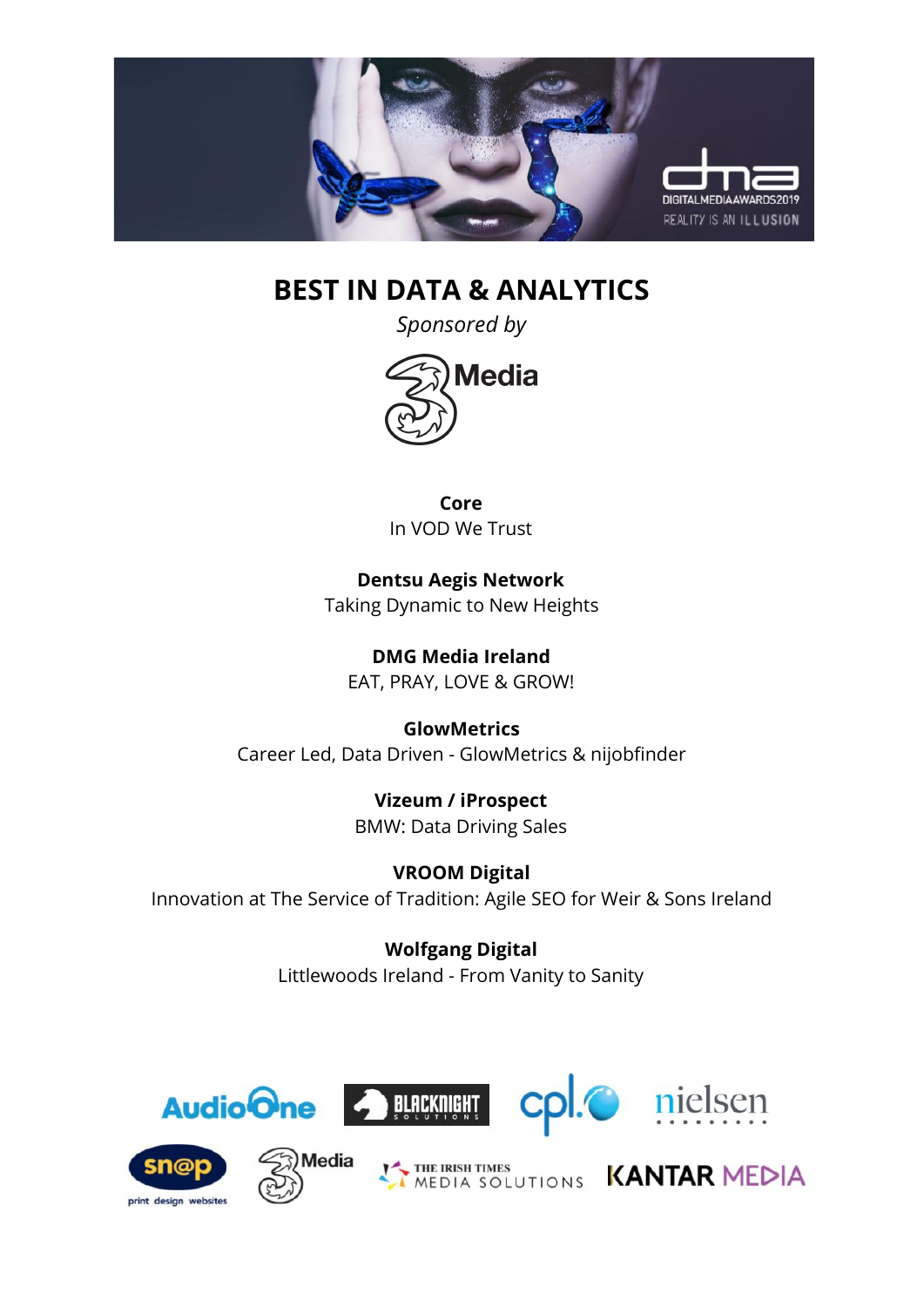

### **BEST IN FINANCIAL SERVICES**

*Sponsored by*



**AIB** AIB Mobile Banking App V2

**Core Optimisation** Growing Business in Financial Services

> **Fathom** Flender and Fathom

**iProspect Ireland** Driving SmartLane from 0 to 1.6 Million

> **Wolfgang Digital** Zurich Ireland - #TimeFlies

> > **ZOO.** KBC Bank Ireland







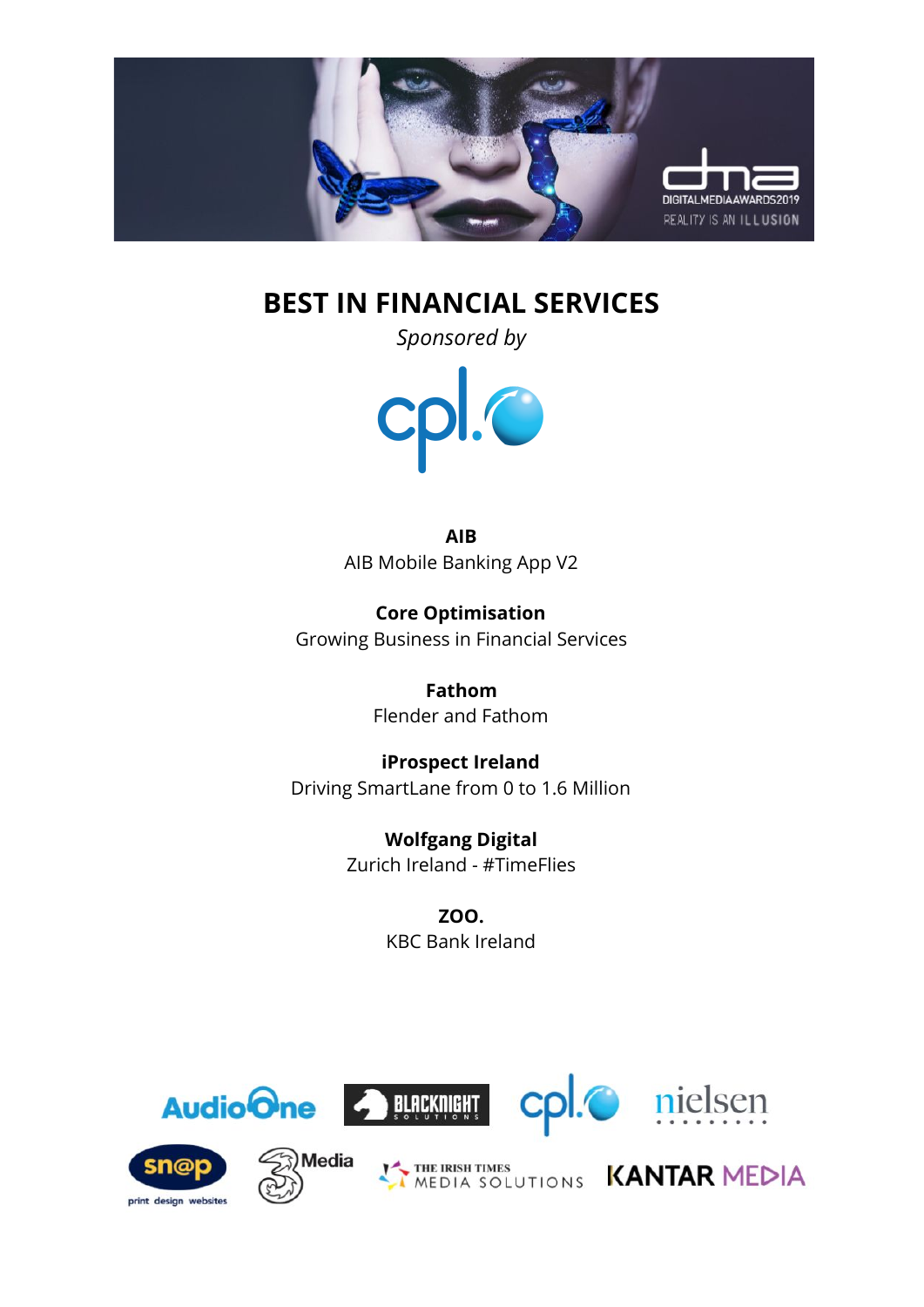

# **BEST IN PUBLIC SERVICE**

**Arekibo** World Meeting of Families 2018 (WMOF) by Arekibo

> **DMW Creative** Cool Planet Experience

**Graphic Mint Ltd** Homelight - A place for you

**Mediacom** SVP - Winning the hearts of the Irish public

**OSD Digital Agency** CYPSC Parent Mobile App – "Parents Own Plan"

> **Peter McVerry Trust** Storm Emma emergency response

**Skillnet Ireland** Raising awareness of the benefits of lifelong learning to Irish SMEs

**Wolfgang Digital** Together For Yes - Social Media - A force for good this time!



print design websites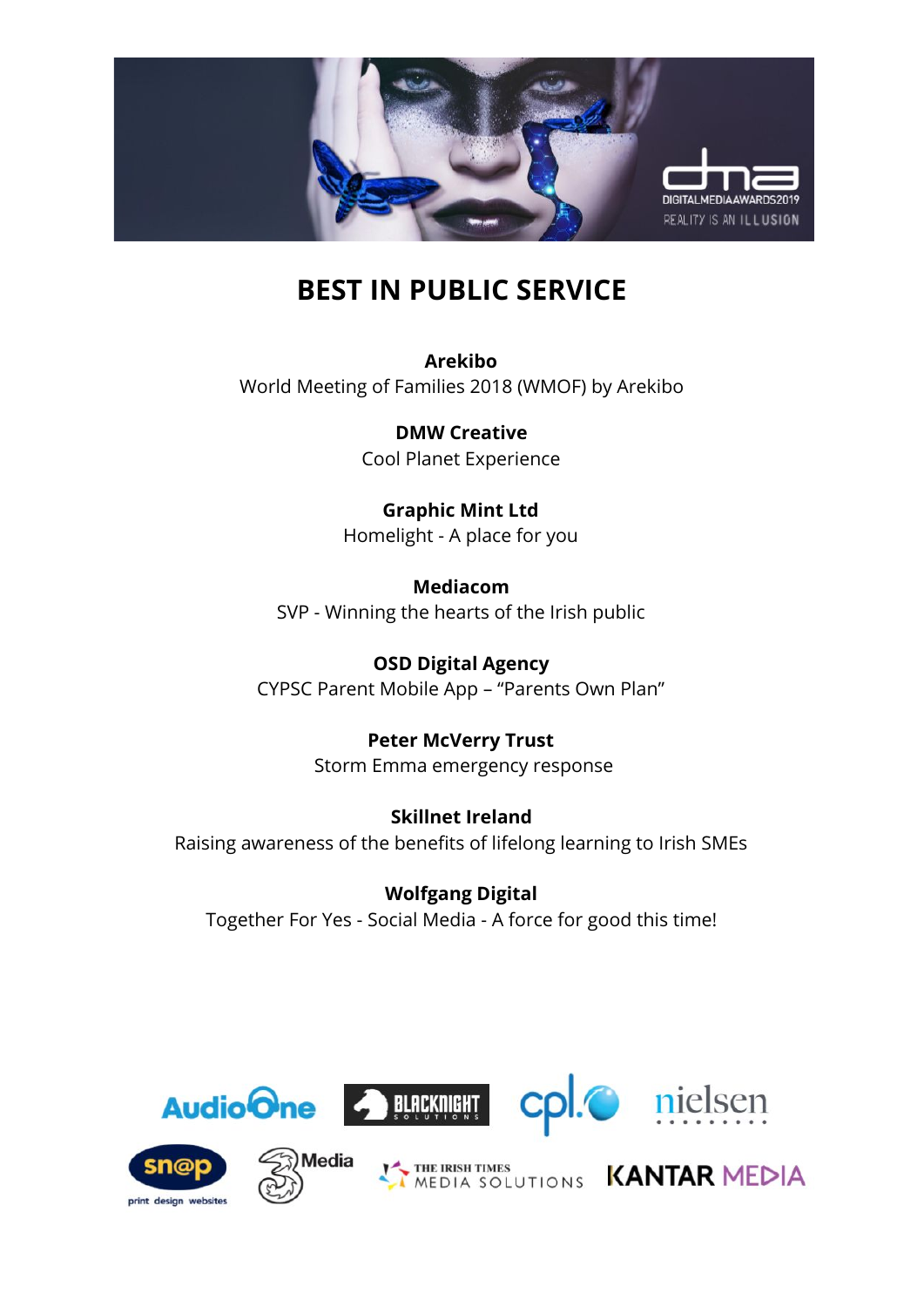

**BEST IN RETAIL & CONSUMER GOODS**

*Sponsored by*



**Carat / PML** Cadbury Premier League - Match and Win - The Dynamic Difference

> **Harvey Norman** Black Friday Event

**Havas Media** Personalisation Sparkles for Swarovski Ireland: Remix Edition

> **Lovin Media Group** Lovin Media Group - Gordon's Pink Gin

**Mediacom** How Schweppes Ginfluenced Culture

**Packed.House / Mindshare** Lyons Tea Personalised Mugs with Packed.House and WaterfordWhispersNews.com

**Vizeum / Balls Media / Basketball Ireland** Hula Hoops National Cup











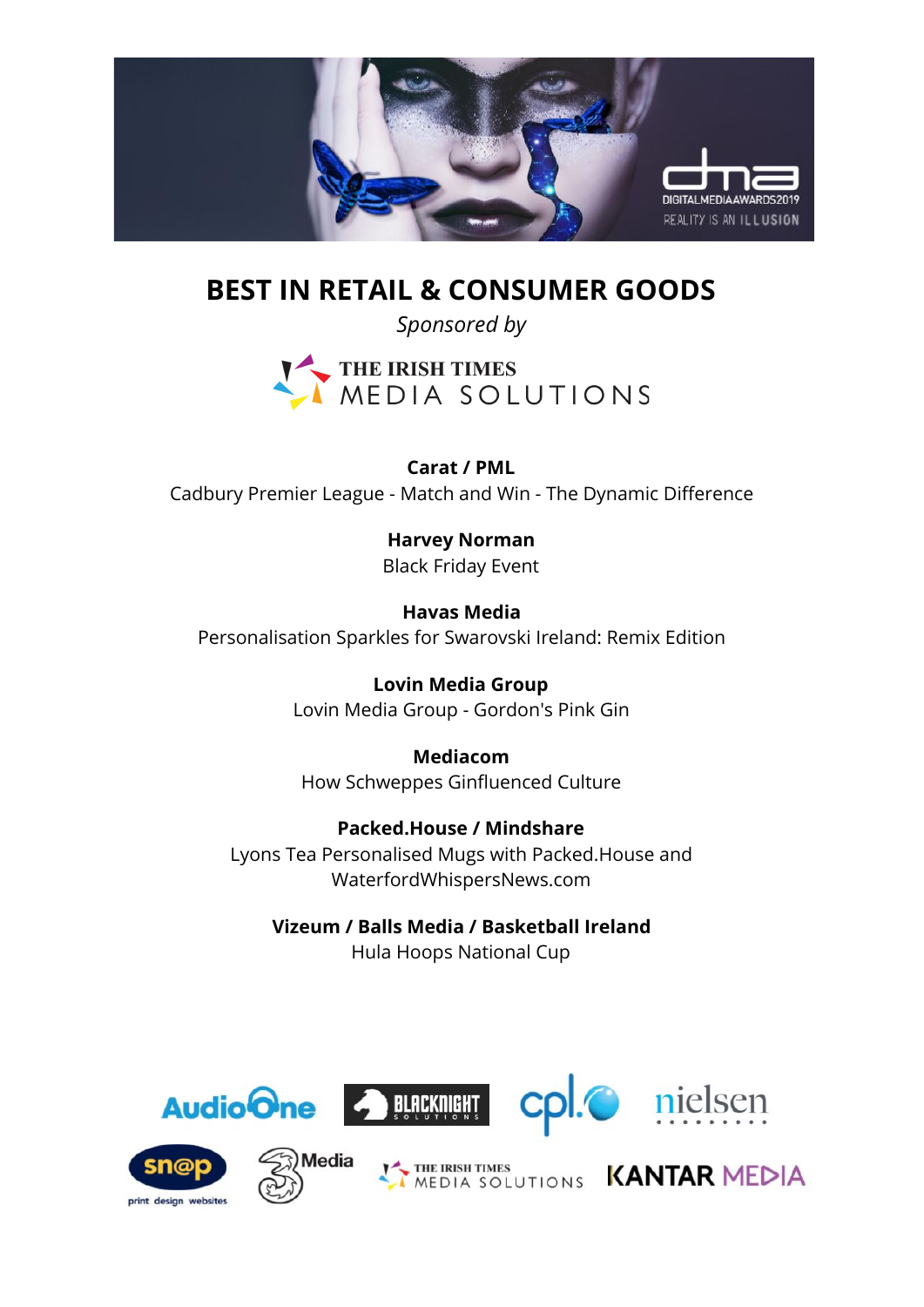

**Wolfgang Digital** DID Electrical - 0 To 50

#### **Wolfgang Digital** Littlewoods Ireland - From Vanity to Sanity

**ZOO.** Red Bull Strike

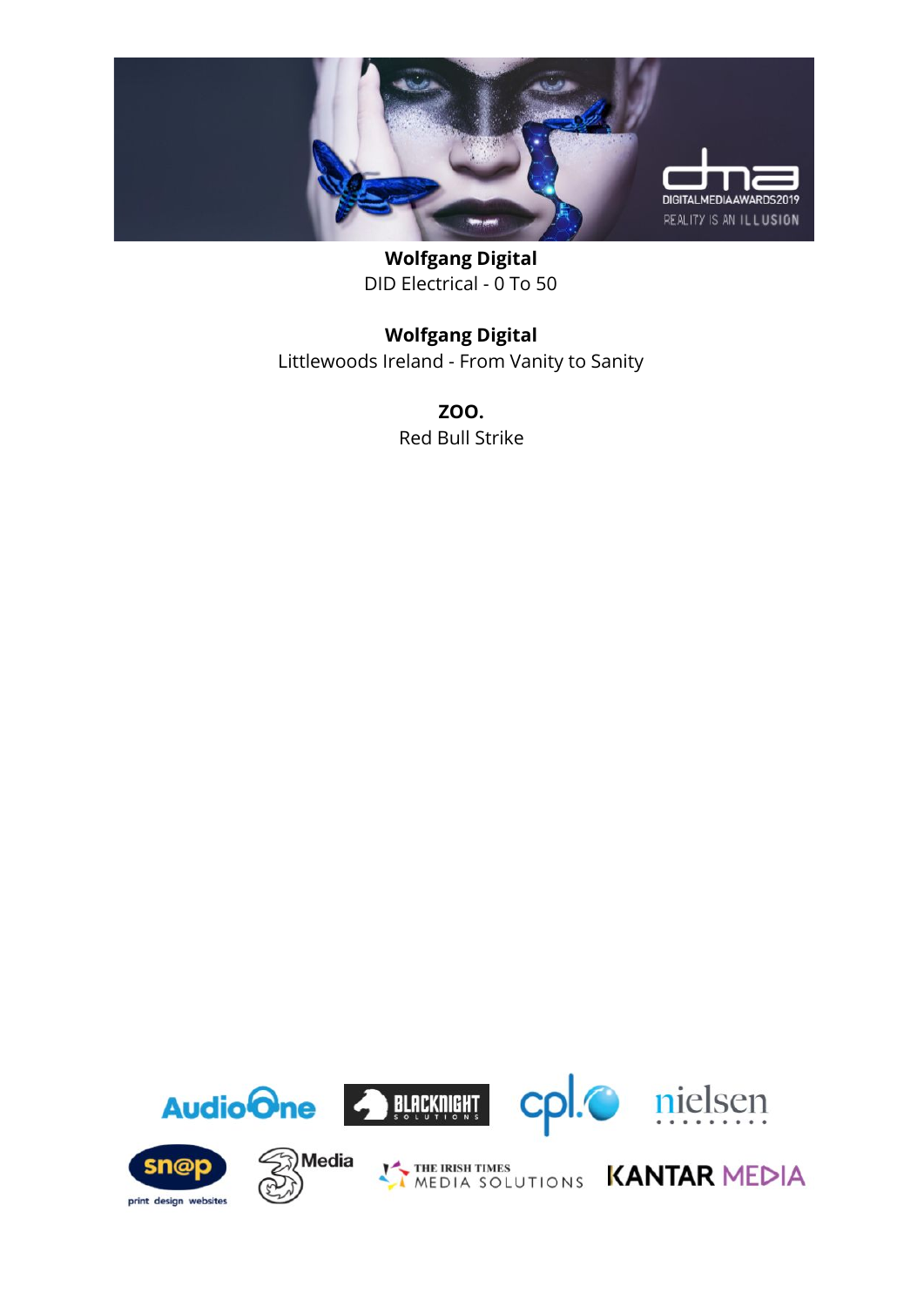

# **BEST IN TRAVEL & TOURISM**

 **Core Optimisation** Core Optimisation & Mount Juliet Estate

**Dentsu Aegis Network** How people based planning set Aer Lingus' sales soaring around the globe

> **EPIC The Irish Emigration Museum** EPIC The Irish Emigration Website

**Loud Mouth Media** Loud Mouth Media & Titanic Belfast

> **VROOM Digital** Massive Revenue Increase

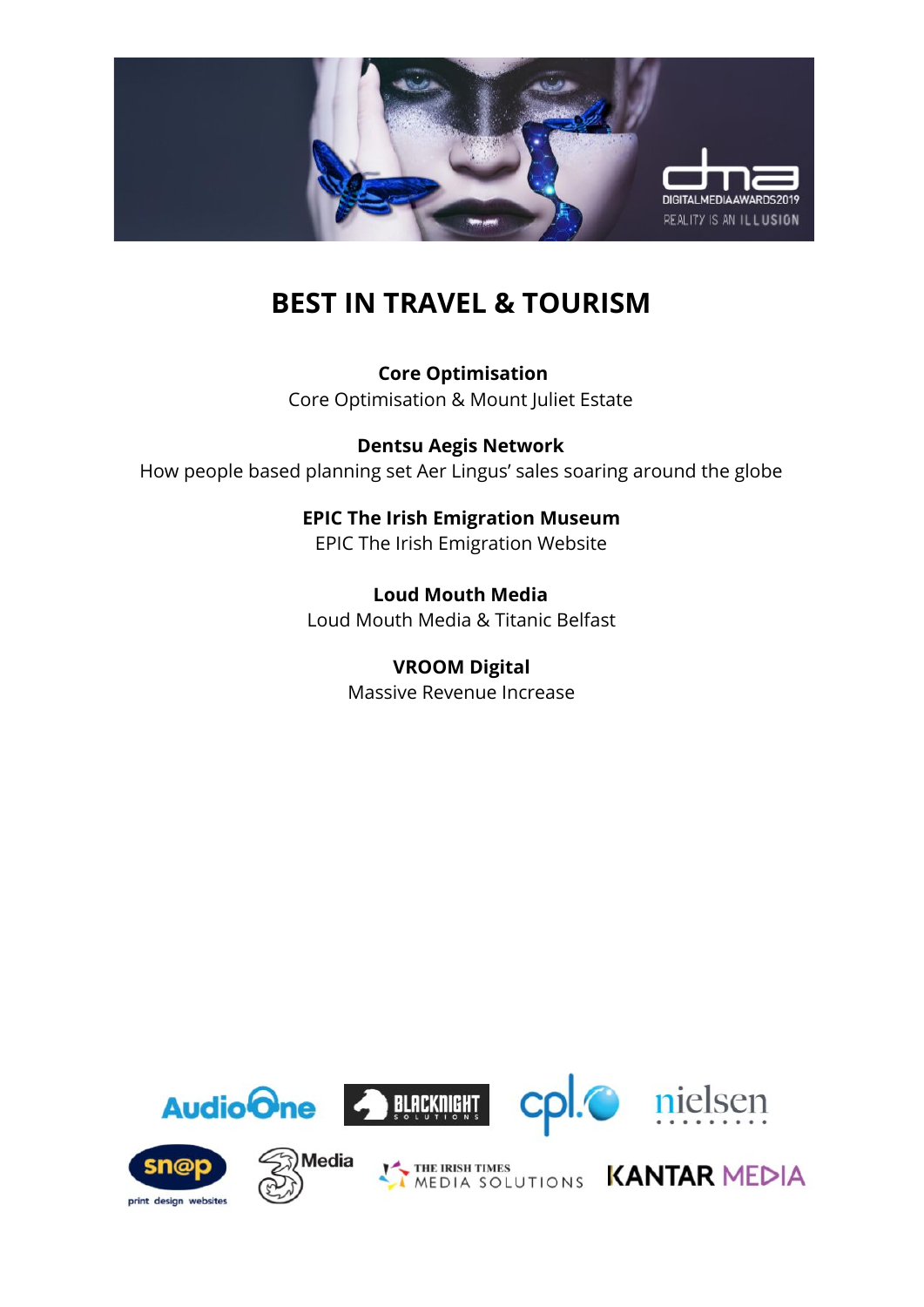

### **BEST INTEGRATED DIGITAL CAMPAIGN**

*Sponsored by* nielsen

**Carat** Carlsberg stripped back and unfiltered

> **Carat** To The Rocksore

**Dentsu Aegis Network** Taking Dynamic to New Heights

**Inglot** The First Annual Inglot Awards

**iProspect** Bank of Ireland - Wherever You Go

**Mediaworks** KBC - Experience Your World

#### **TBWA/Dublin**

BMW 182: How BMW Leveraged Digital Channels To Increase Online Leads and Sales





Media







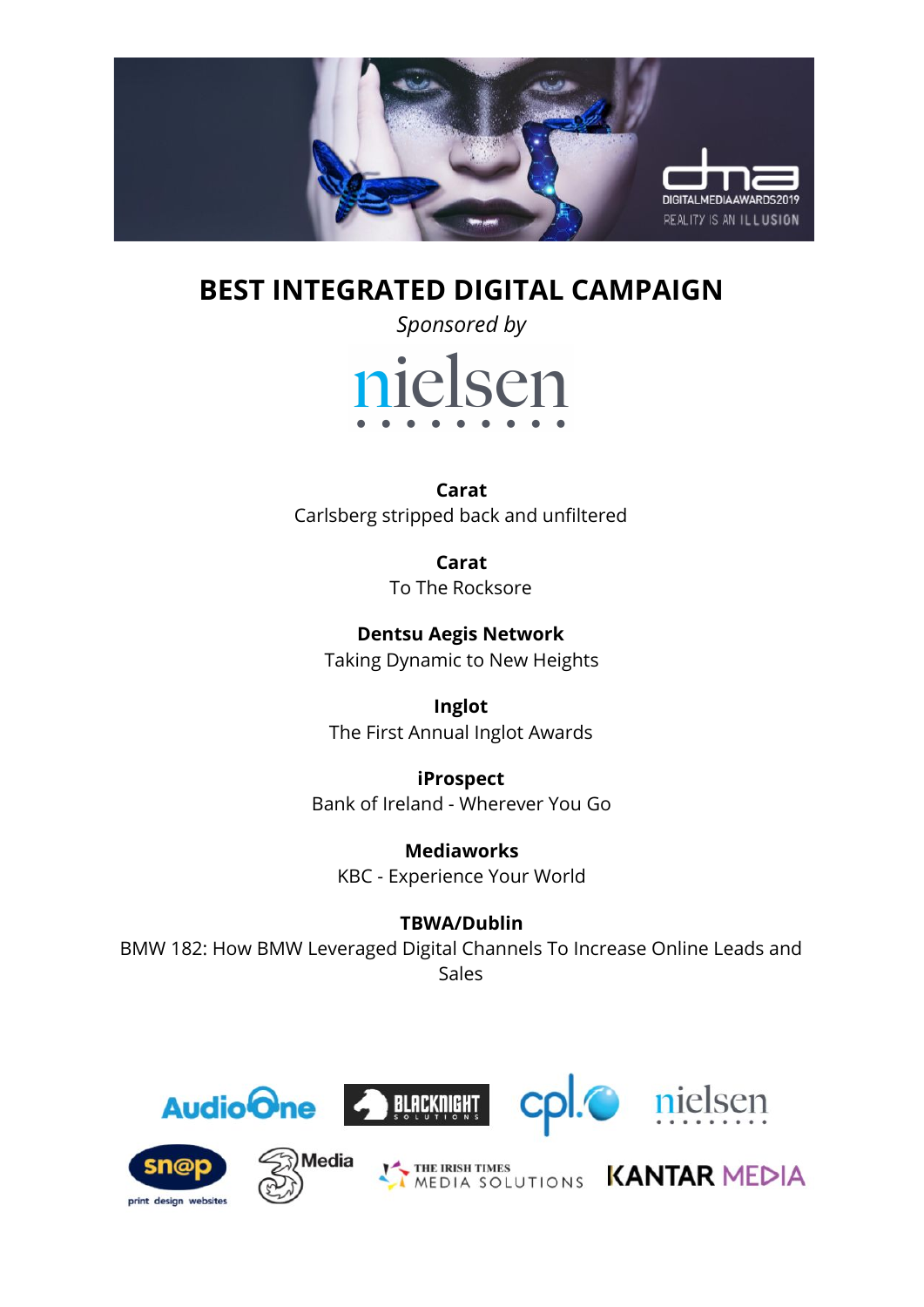

**Wolfgang Digital** DID Electrical - 0 To 50

**Wolfgang Digital** Littlewoods Ireland - From Vanity to Sanity

**Zenith** Dublin Zoo, Lighting Up The Way to a Sell Out

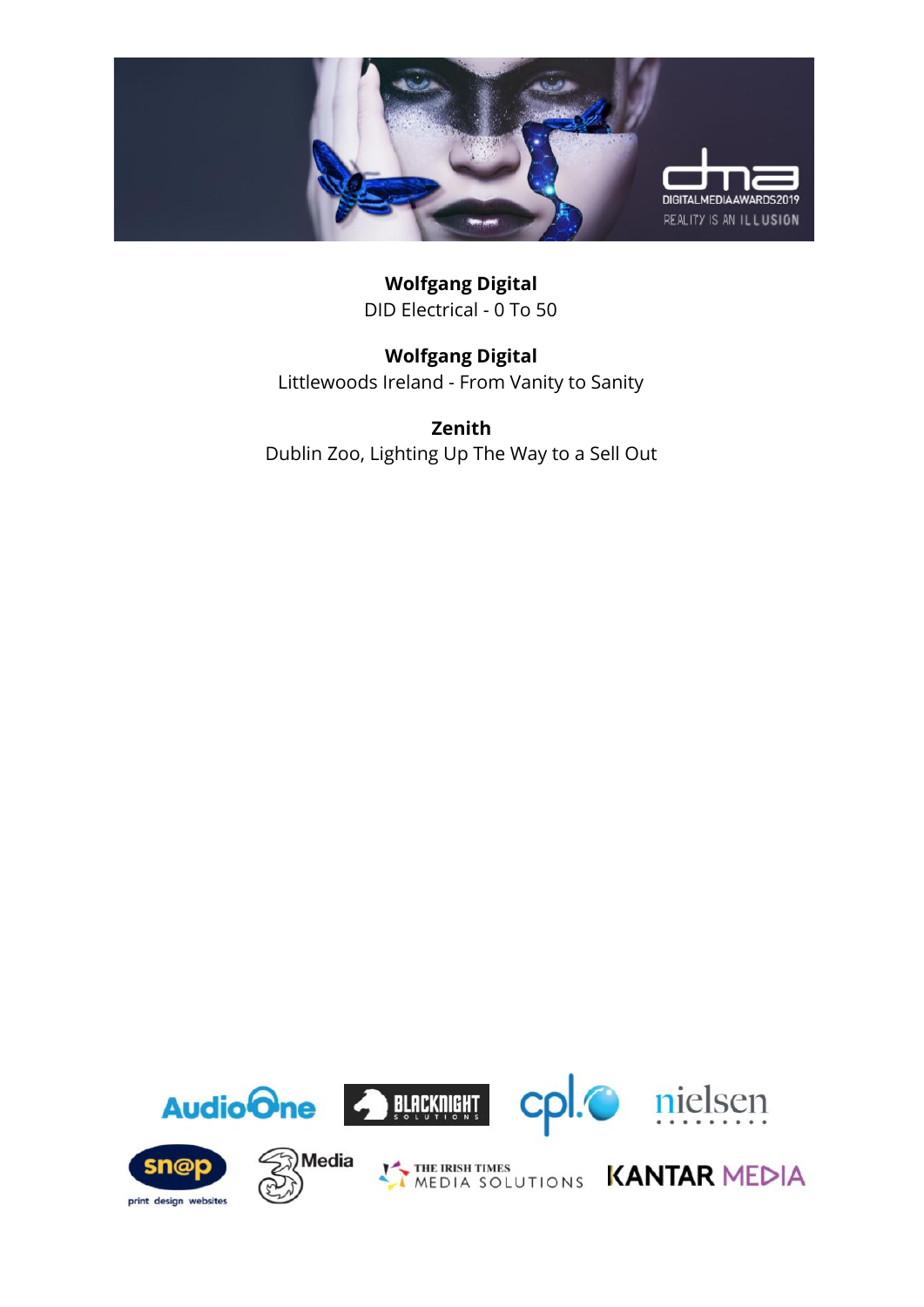

# **BEST INTEGRATED MEDIA STRATEGY**

*Sponsored by*



**Dentsu Aegis Network** How people based planning set Aer Lingus' sales soaring around the globe

> **IMAGE Publications** Smart Casual with Kildare Village

**Media Central / PHD / Audi Ireland** Audi: A cross-platform adventure with PHD, Today FM and Media Central

> **OLIVIER Ireland** Lidl Genius

**PHD Media** Midweek Messing with Jaffa Cakes

**Spark Foundry** Wake up to the Darkness of Mental Health



print design websites







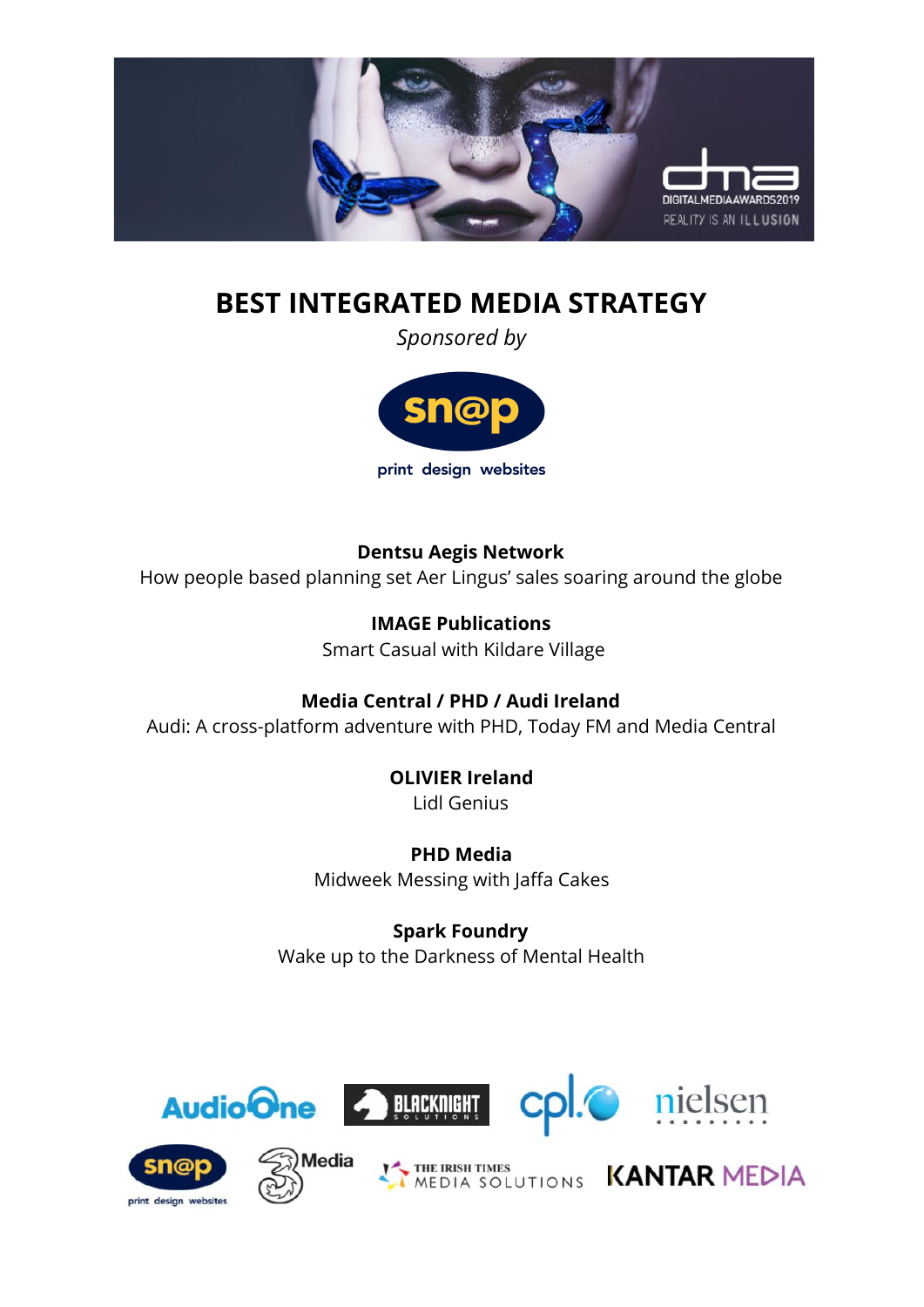

#### **Spark Foundry / In the Company of Huskies**

A MICRA REVOLUTION - HOW A POWERFUL CREATIVE AND MEDIA APPROACH REVITALISED A DYING CAR IN A DECLINING SEGMENT

**SPIN1038**

Billboard Singles

**The Irish Times** Trading Up with Bank of Ireland

> **Zurich Ireland** Future Ready

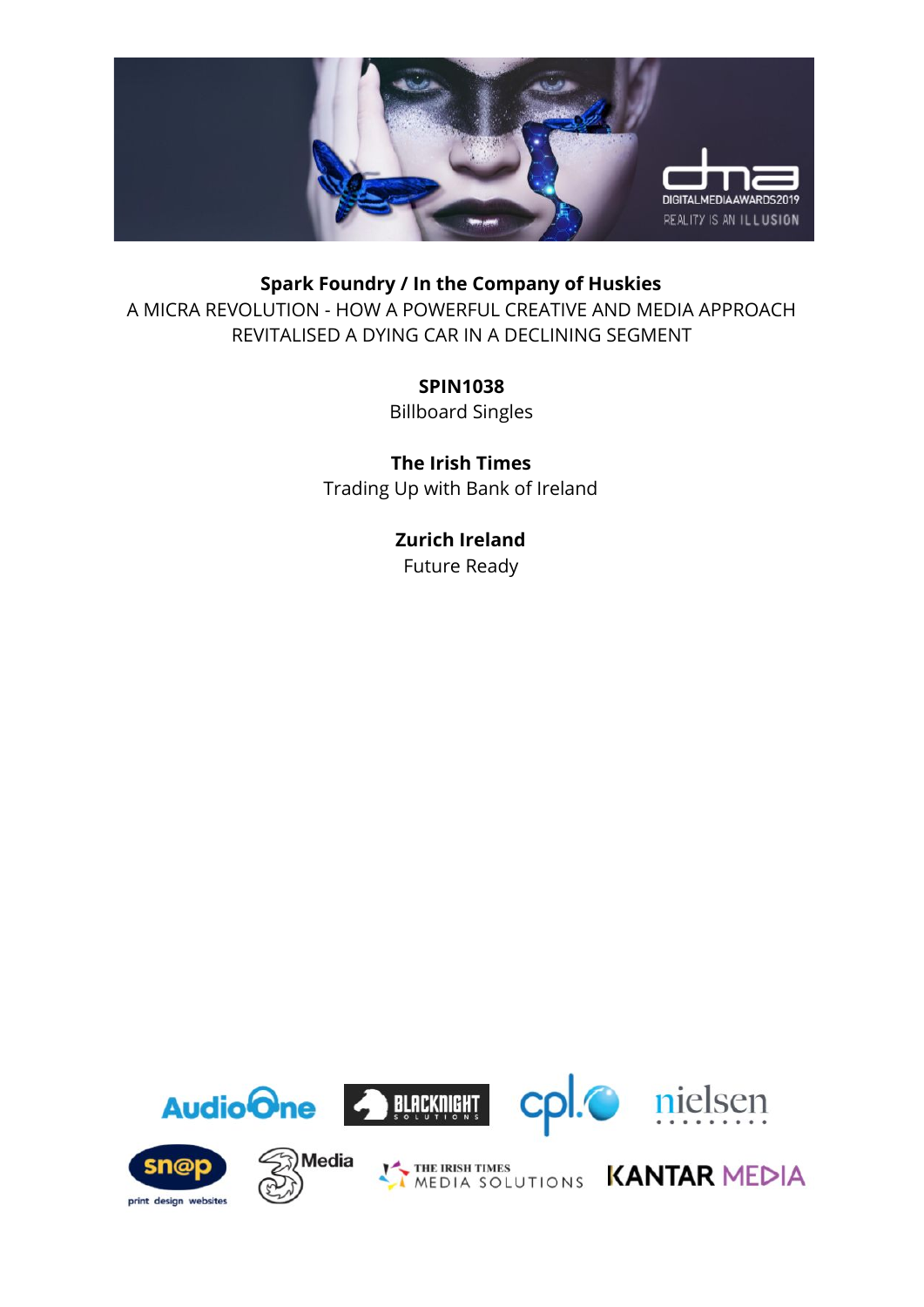

# **BEST NATIVE CONTENT**

**Independent News & Media** Moda by Dulux partnership with Creators.ie & Mediacom

**Journal Media** Schweppes Culture Partnership with Journal Media & Mediacom

#### **Journal Media**

LIDL Partnership with Journal Media & Mediaworks

**Mediaworks** KBC - Experience Your World

**Packed.House / Mindshare** Lyons Tea Personalised Mugs with Packed.House and WaterfordWhispersNews.com

> **PHD Media** Driving Digital Audio

**Phorest Salon Software** The #SalonRetailWeek Challenge

#### **The Irish Times / Spark Foundry** Story of Home with Ulster Bank







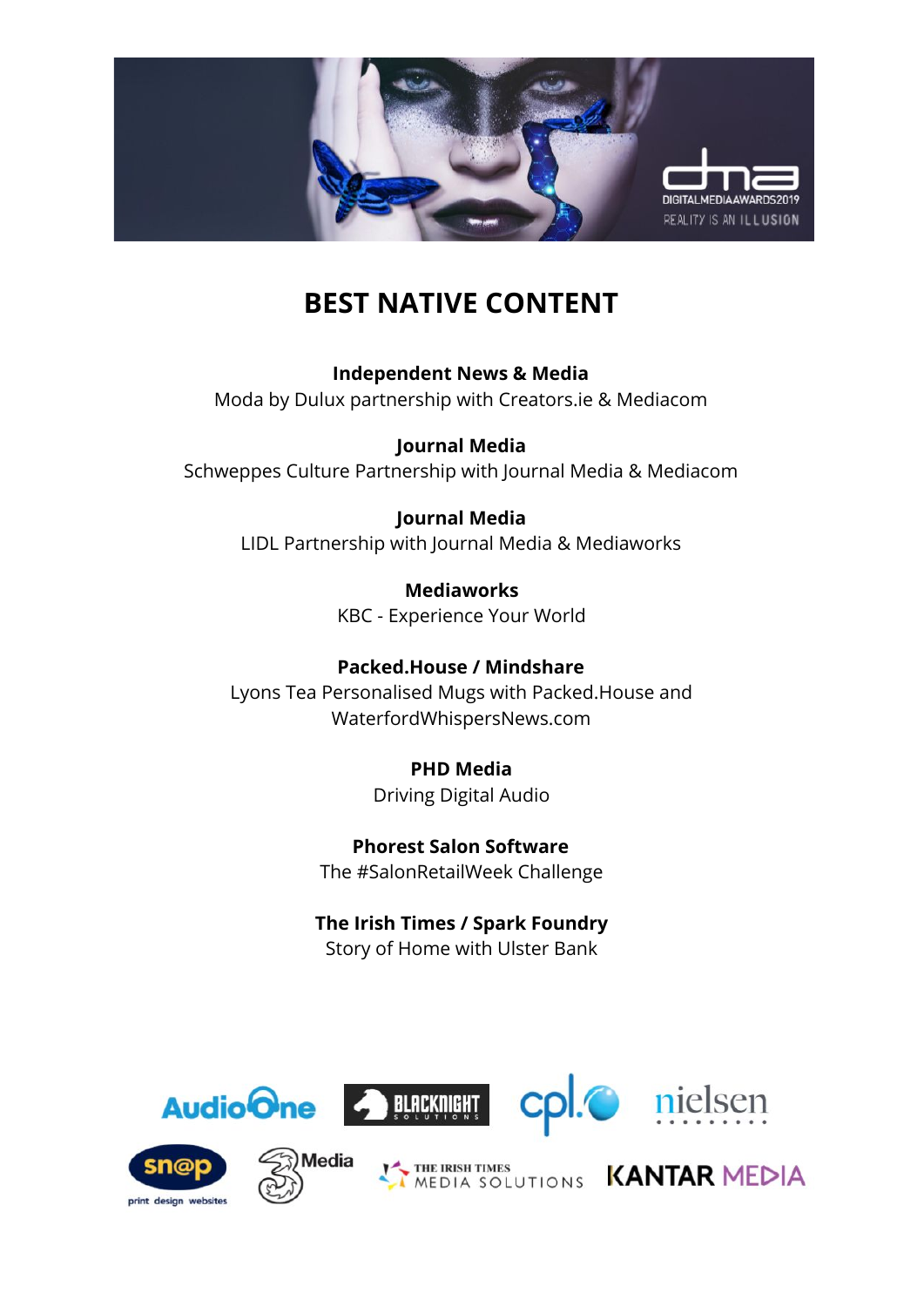

**The Irish Times** Pfizer Healthy Town

**Three Ireland** Three Ireland - First Data

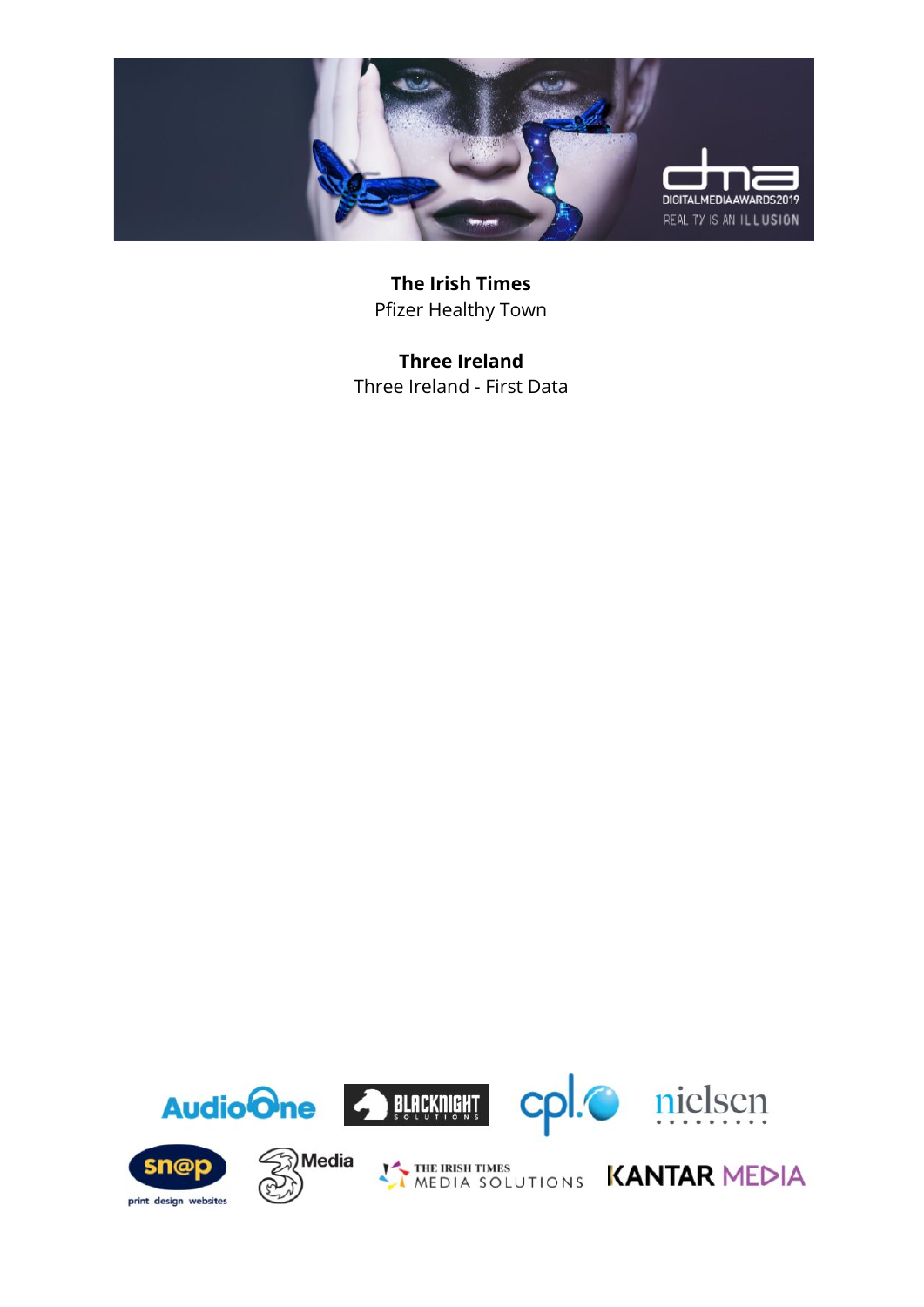

# **BEST NEWCOMER**

**Creators.ie** Creators.ie

**Hashtag Media** Hashtag Media

**OMD** OMD and Shiny Day TV

> **Packed.House** Packed House

**Packed.House** The Sports Chronicle

**Society (Part of Initiative/IPG Mediabrands)** Society

> **The Tenth Man** The Tenth Man

**Thought Different** Thought Different









THE IRISH TIMES UTIONS KANTAR MEDIA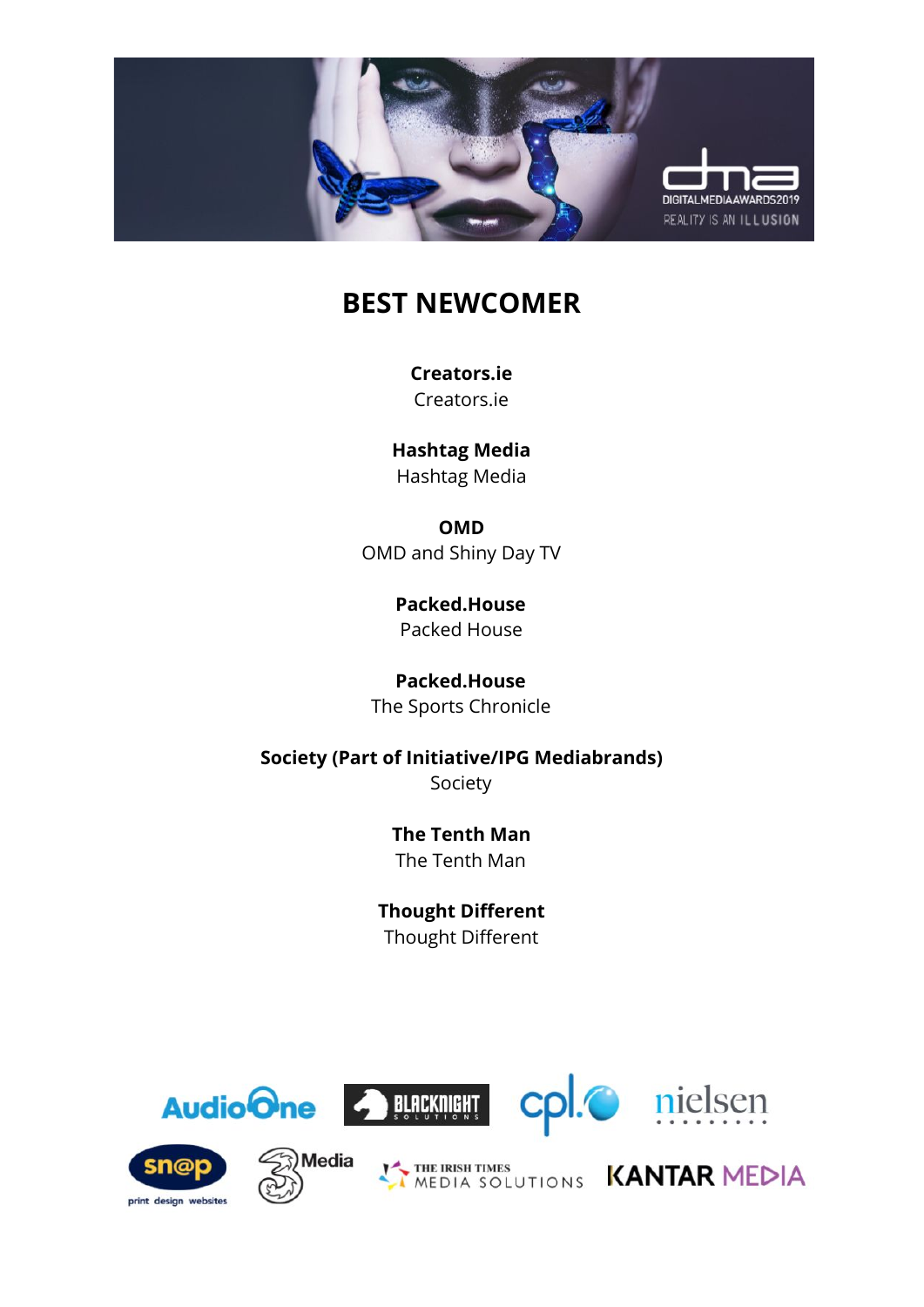

**BEST PODCAST** *Sponsored by*



**Carat** Ireland Unfiltered

**IMAGE Publications** Smart Casual with Kildare Village

> **Lovin Media Group** Before Brunch

**Maximum Media** The Architects Of Business

> **Maximum Media** Girls with Goals

**Packed.House** Motherboard Brought to you by Lidl & Packed.House











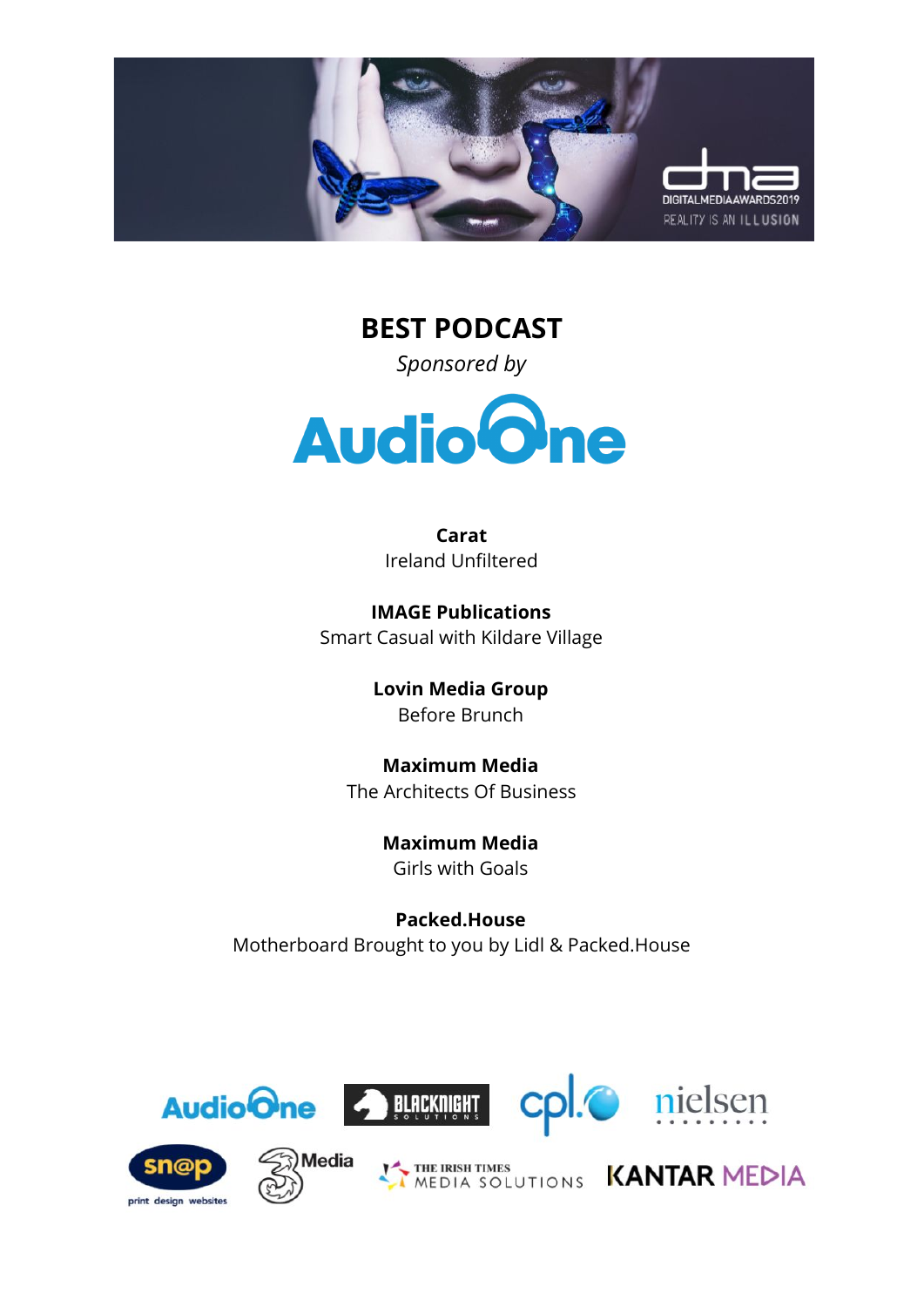

**Phorest Salon Software** Phorest FM, The Salon Owners Podcast

**Teagasc** The Dairy Edge - Teagasc Weekly Dairy Podcast

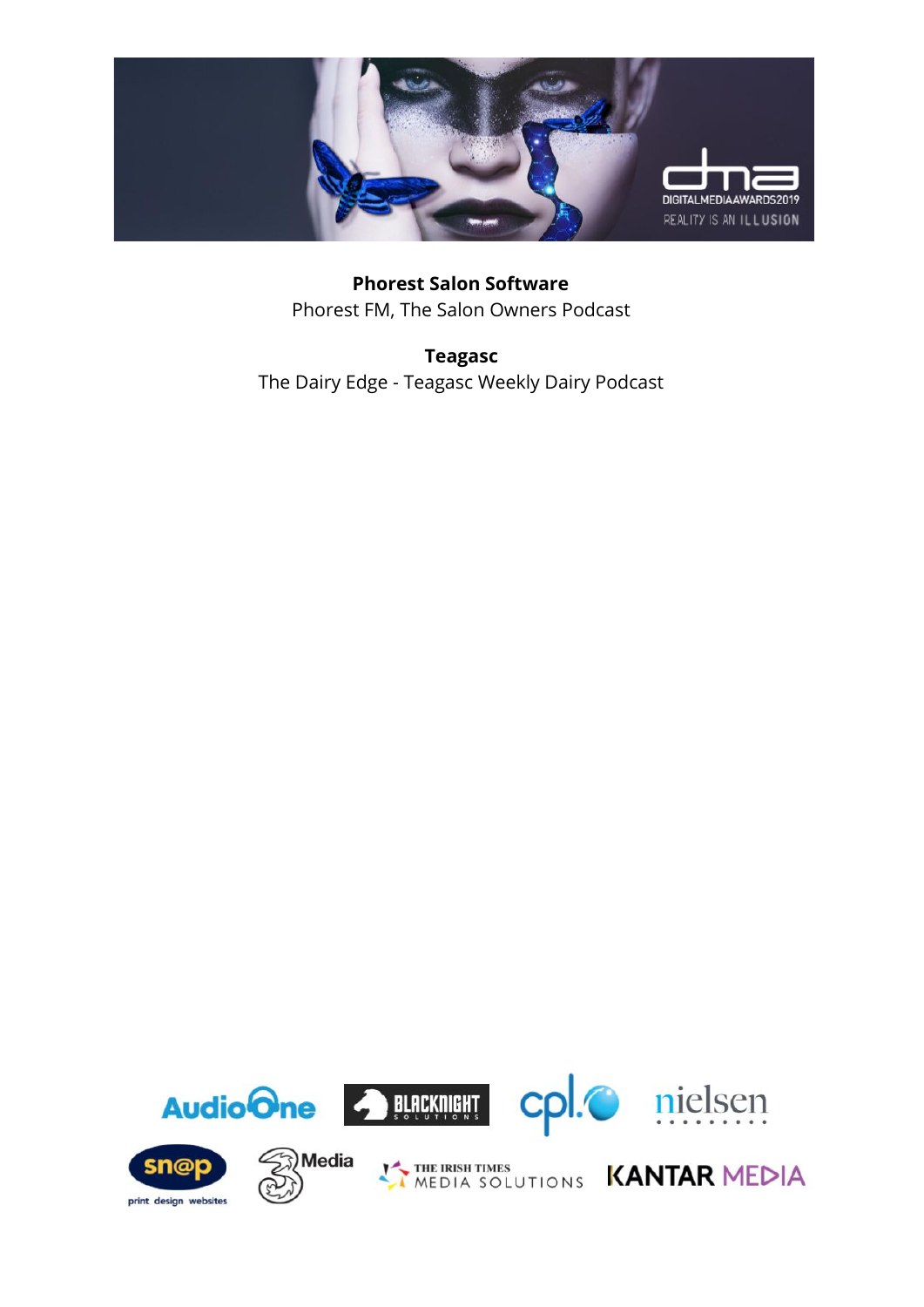

# **BEST SEARCH CAMPAIGN**

**Dentsu Aegis Network** A Direct Route to Direct Response

**iProspect** Redefining Best Practice: Increasing Conversion Rate by 242% for Fujitsu PFU

> **iProspect** Click On Clayton: Putting the click back into PPC

> **iProspect** A 35% sales increase by tearing up the rule book

> > **Loud Mouth Media** Loud Mouth Media & Harry Corry

**Mediaworks** KBC - The Future of Mortgages

**Vizeum / iProspect** BMW: Data Driving Sales

**Wolfgang Digital** DID Electrical - 0 To 50

**Wolfgang Digital** Littlewoods Ireland - From Vanity to Sanity





**Aedia** 







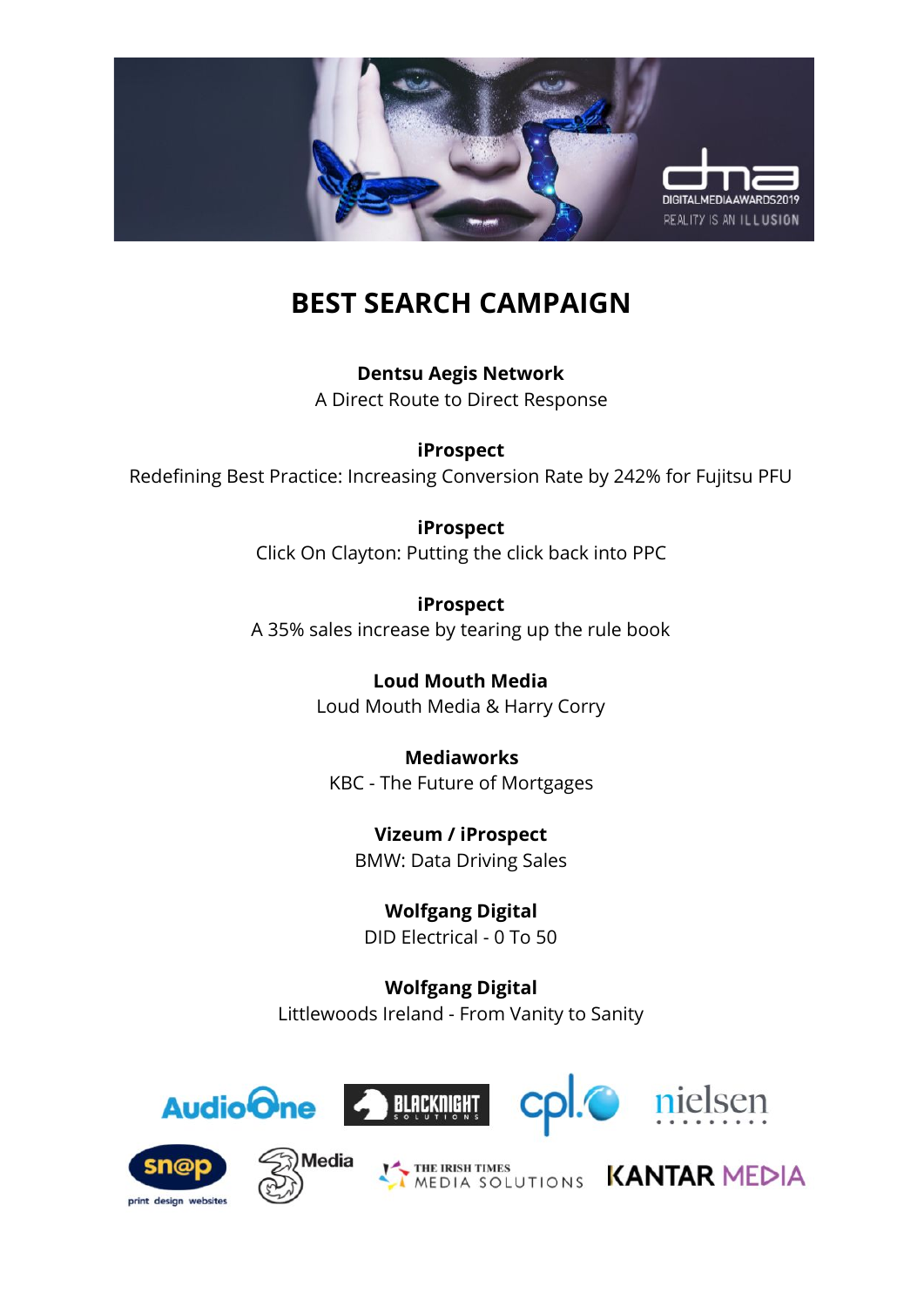

### **BEST SOCIAL MEDIA**

**Goosebump** Avonmore Protein Milk - You've Got This

**iProspect**

Now you see me - Building a brand in 10 seconds or less

#### **Maximum Media**

Generation 8th: Mobilising JOE's Social Audience to Repeal the 8th

**Teneo** Life Style Sports - Live Rugby Campaign

> **VROOM Digital** A Spooktacular Story

**VROOM Digital** Do We Need A Website Anymore?

**Wolfgang Digital** Littlewoods Ireland - Profits you don't have to dress up

**Wolfgang Digital** Together For Yes - Social Media - A force for good this time!



print design websites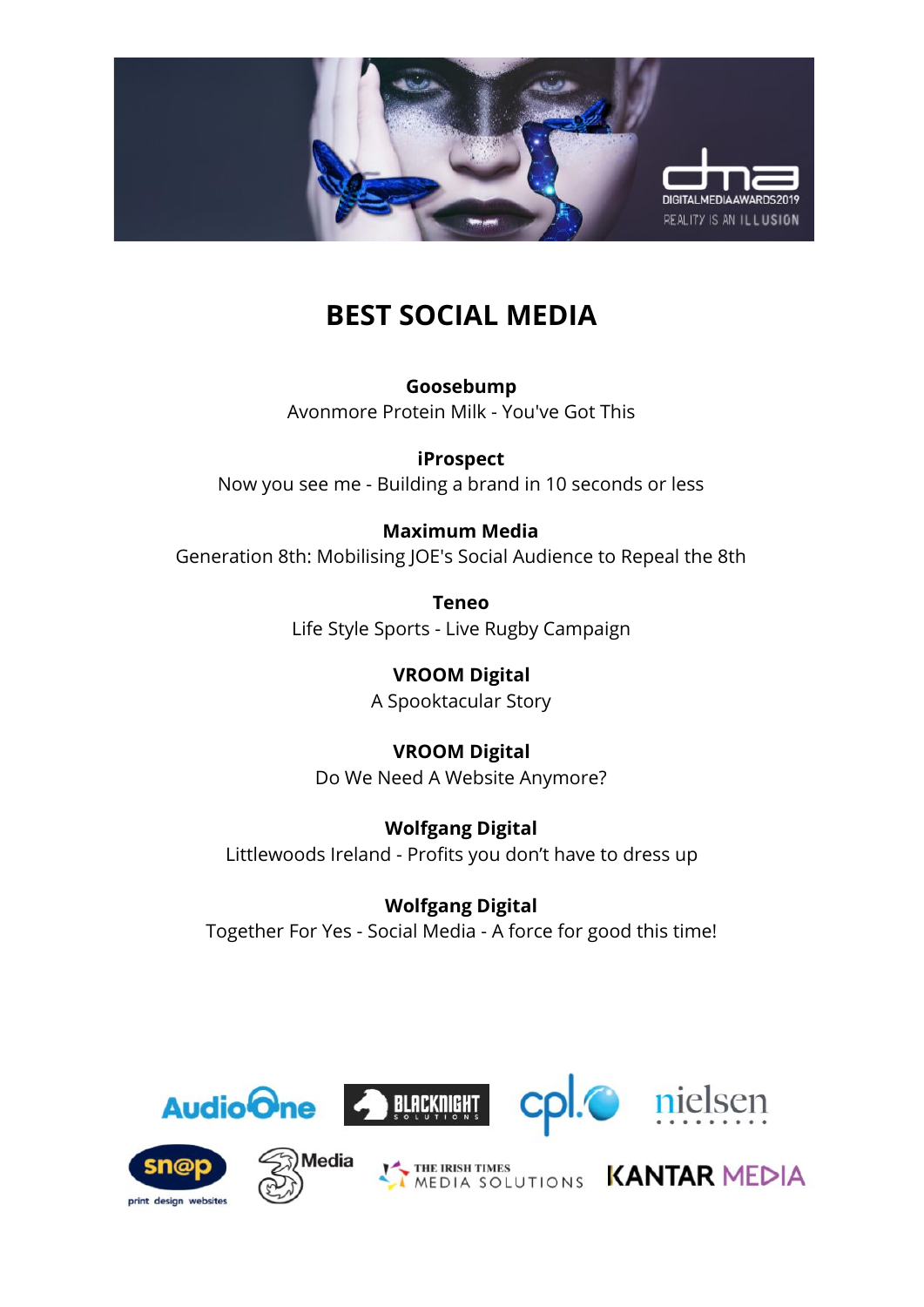

**ZOO.** Redbreast Dreamcask

> **Zurich Ireland** Time Flies

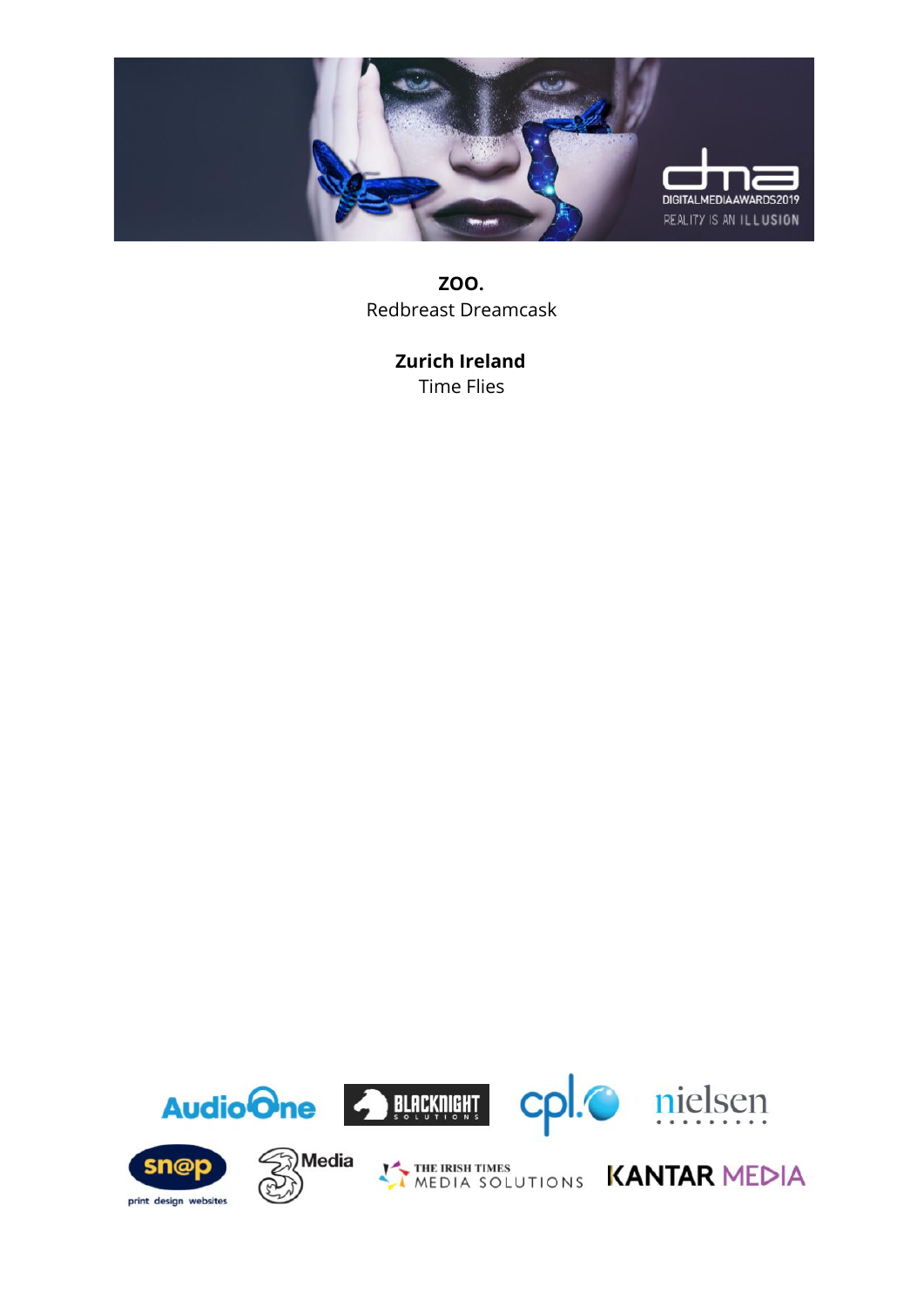

# **BEST SOCIAL MEDIA FOR EVENTS**

**98 FM** 98FM's Best of Dublin Awards

**HealthSectorJobs** The Belfast Trust's Nursing Recruitment Open Day 2018

#### **iProspect**

Sponsor For A Day - Remembered for the rest of your life

**OMD** Emil Nolde: Life Is Optimisation

**Pundit Arena** European Swim Championships 2018

**Society (Social agency of Initiative / IPG Mediabrands)** Tesco headlines at Electric Picnic

> **Verve Live Agency** Guinness Rugby Hotel

**Verve Live Agency** Guinness Cork Jazz 2018

**VROOM Digital** A Spooktacular Story













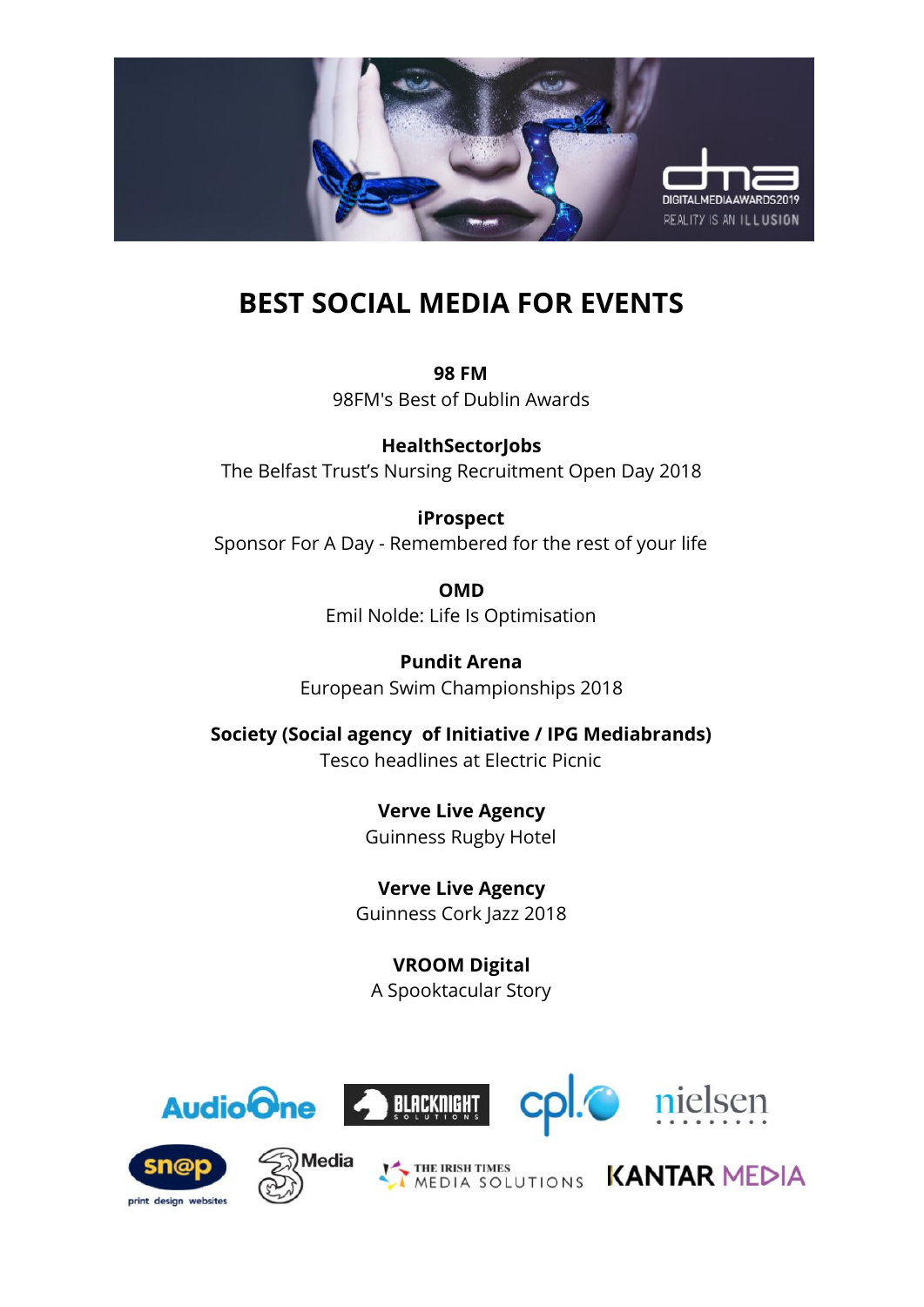

### **BEST STRATEGY**

**Dentsu Aegis Network**

How people based planning set Aer Lingus' sales soaring around the globe

### **izest Marketing**

National Burger Day

#### **TBWA\Dublin**

BMW 182: How BMW Ireland Moved To A Digital-First Approach To Sell The Ultimate Driving Machine

> **Teneo** Life Style Sports - Live Rugby Campaign

> > **Teneo** PwC - All Stars

**Three Ireland** #MadeByMusique

**Wolfgang Digital** Littlewoods Ireland - From Vanity to Sanity

> **Wolfgang Digital** Brexit Proofing The DMI











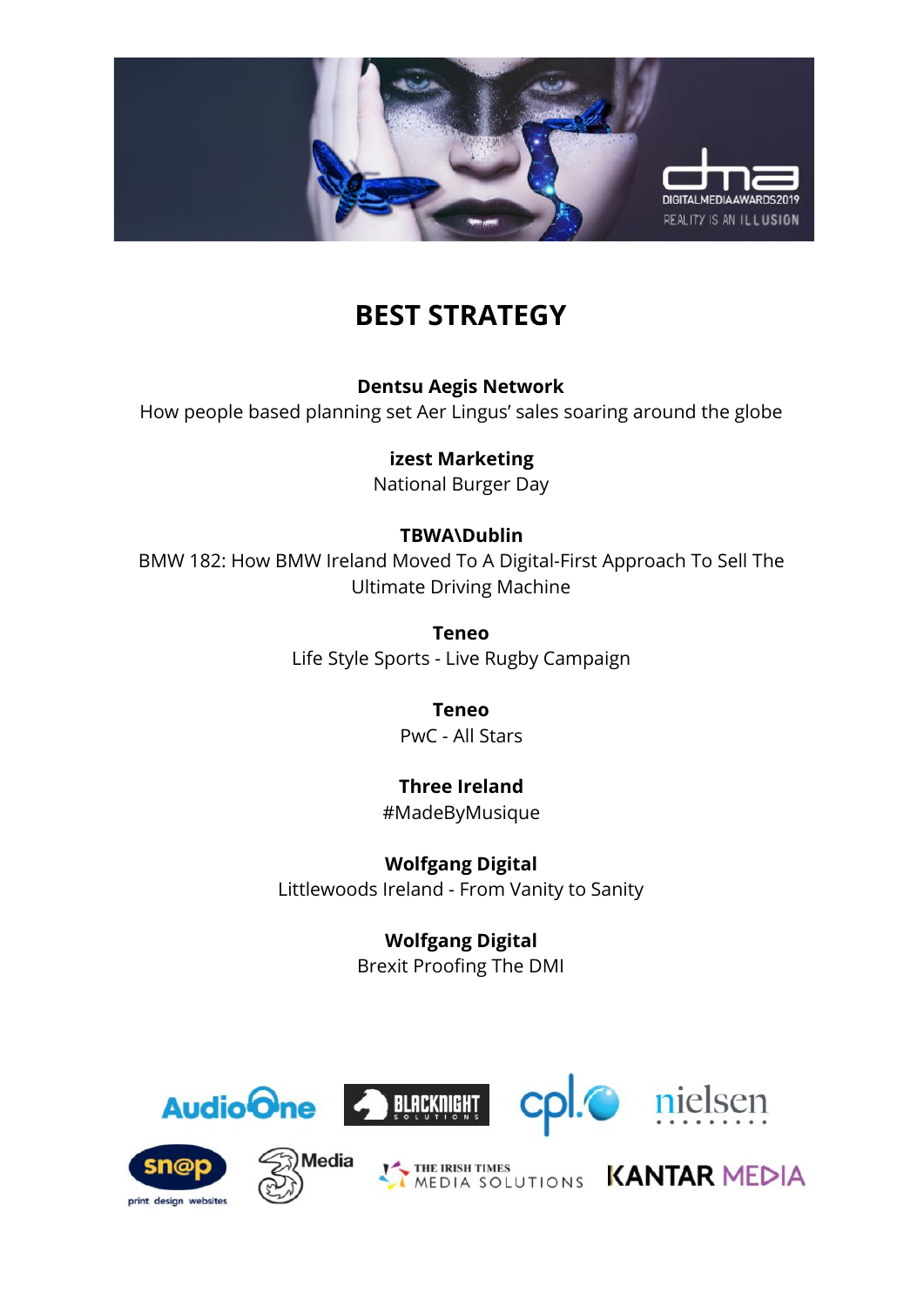

### **BEST TECHNOLOGY INNOVATION**

**AIB** AIB Mobile Banking App (New to Bank)

> **Arekibo** ESB Networks Apps

**Avvio** Allora - The world's first booking platform powered by artificial intelligence.

> **Mediaworks** KBC - Experience Your World

**Olytico** Olytico Social Wall - Showcasing your Social Success

> **Origin Digital** Connecting People with Smart Care

> > **Origin Digital** My Ticket Event Experience

> > > **ZOO.** KBC Bank Ireland

**ZOO.** Red Bull Strike



print design websites



Media





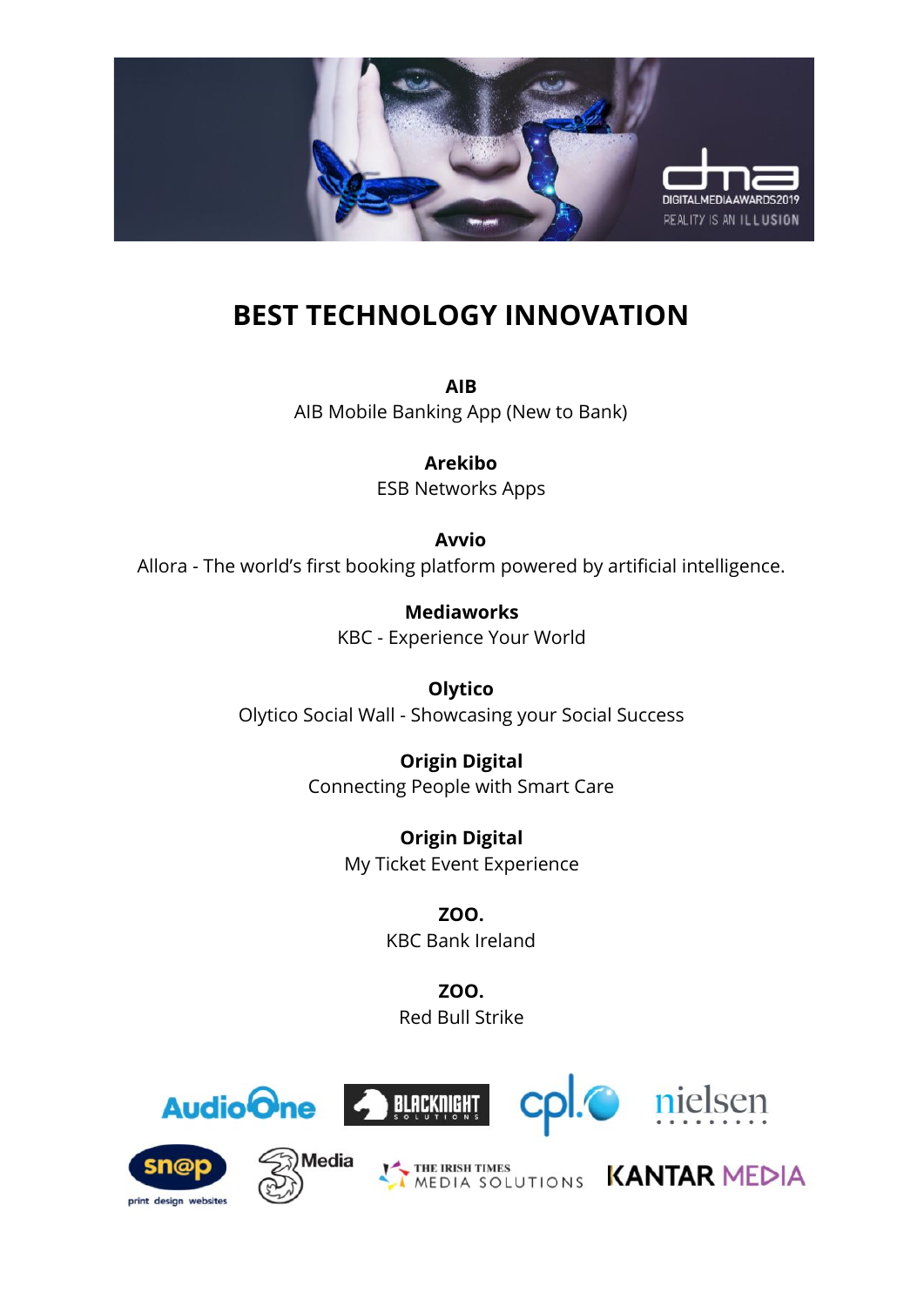

### **BEST USE OF MOBILE**

**Arekibo** ESB Networks Apps

> **DabHand** DabHand

**Fifty-Three Six** GAANOW

**Origin Digital** Connecting People with Smart Care

> **Origin Digital** MyTicket Event Experience

**OSD Digital Agency** CYPSC Parent Mobile App – "Parents Own Plan"

> **ribot** Vhi Mobile Health Assistant

> > **ZOO.** KBC Bank Ireland

**ZOO.** Red Bull Strike













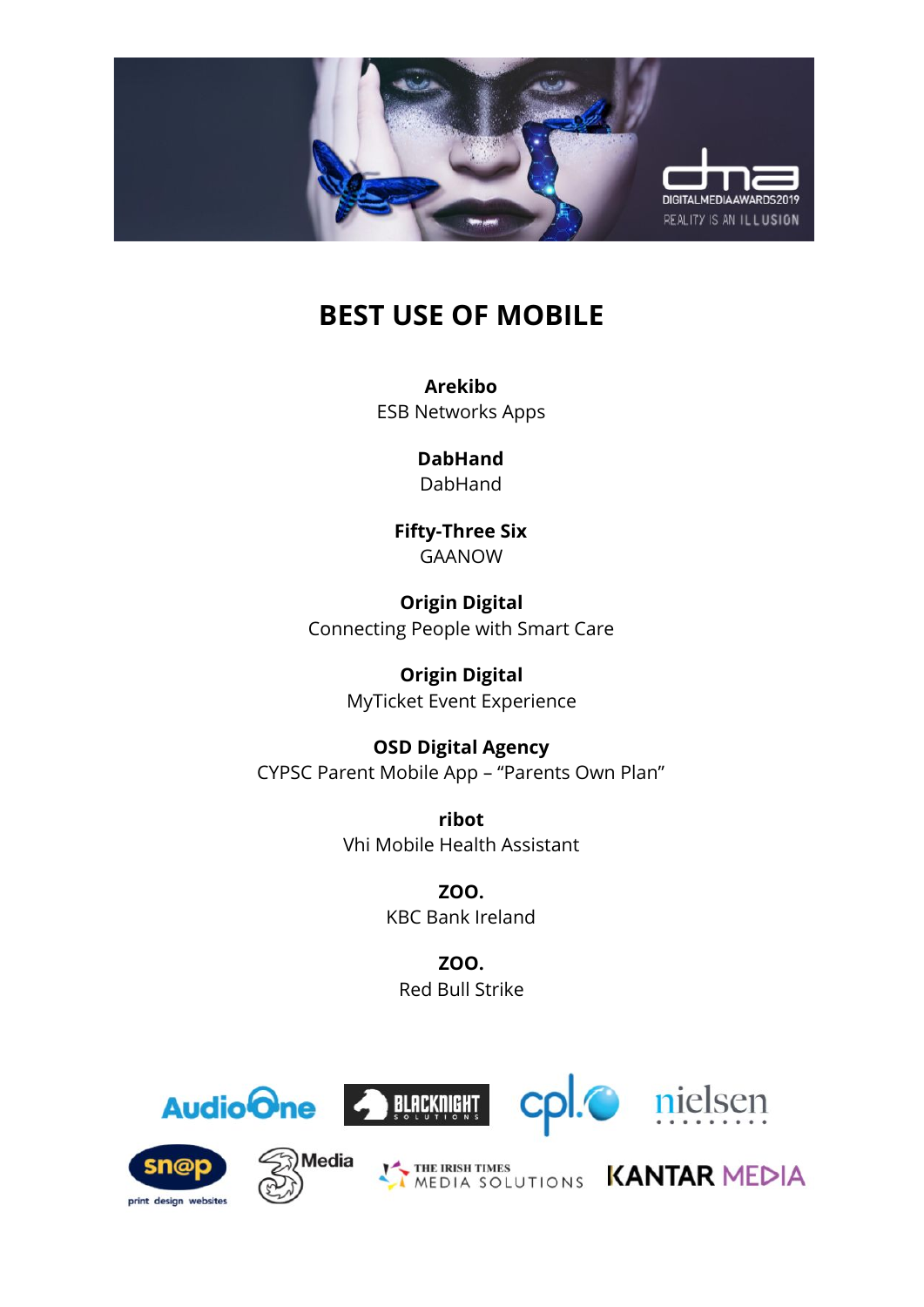

### **BEST USE OF VIDEO**

**eightytwenty** BFree - Life is for Living

**foe** Camogie Made Me Series

**Glasseye** Aware Resilience Series

**Keelings** Keelings Video Recipe Strategy 2018

**Loud Mouth Media** Loud Mouth Media & Four Star Pizza

> **OMD / Rothco** Dublin Bus - Proud Dads

**Publicis Dublin** Standard Life - My Second Life - My Way

**The Irish Times / Spark Foundry** Story of Home with Ulster Bank











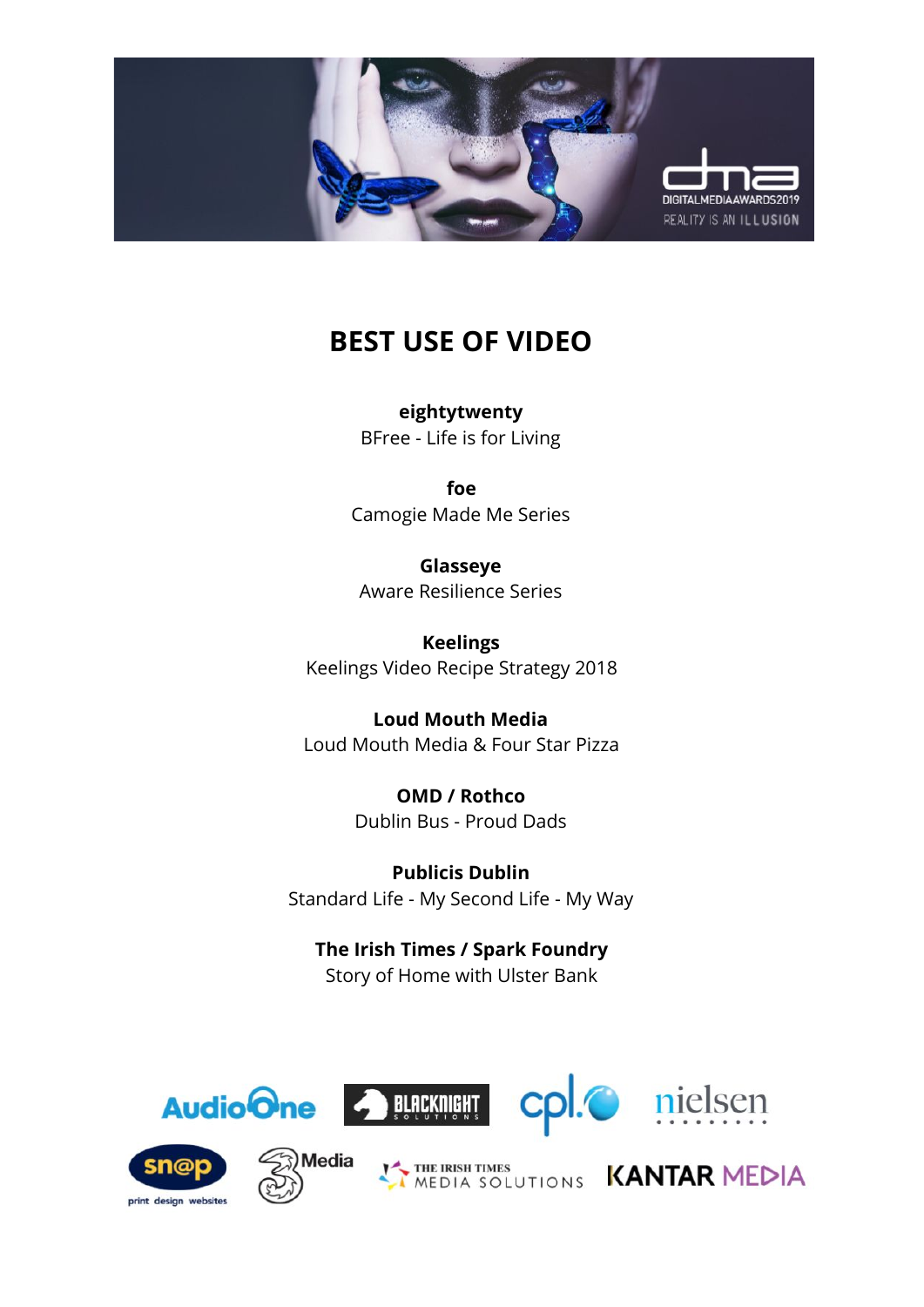

**Three Ireland** First Data

**Three Ireland** #MadeByMusic

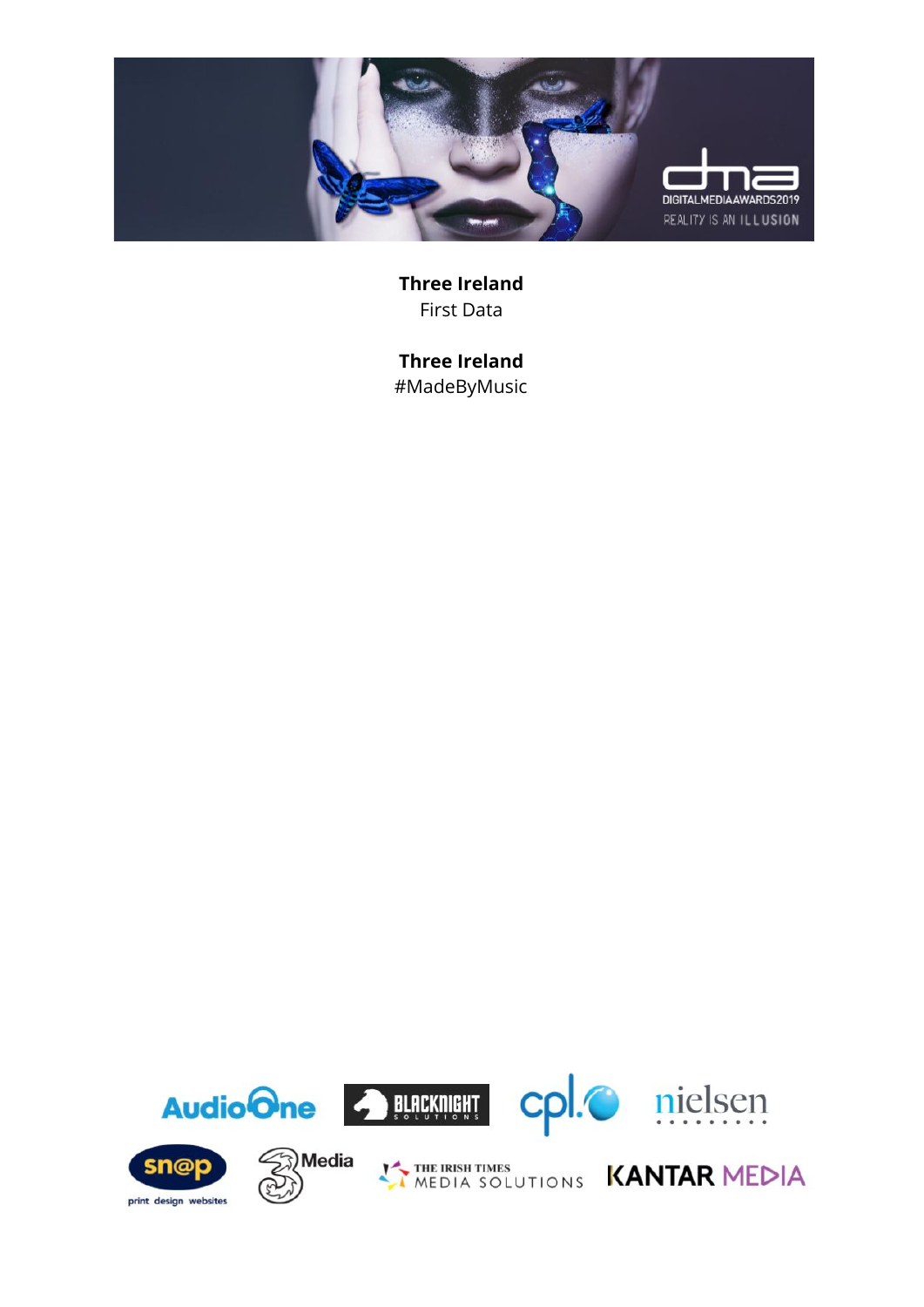

**BEST WEBSITE**

*Sponsored by*



**Arekibo Communication**

SmurfitKappa.com

**DabHand** DabHand.ie

**Izest Marketing** My Shining Armour

**Izest Marketing** Izest.ie

**Kooba** Aviva Stadium

> **Kooba** Swrve

**Kooba** Screen Ireland













THE IRISH TIMES UTIONS KANTAR MEDIA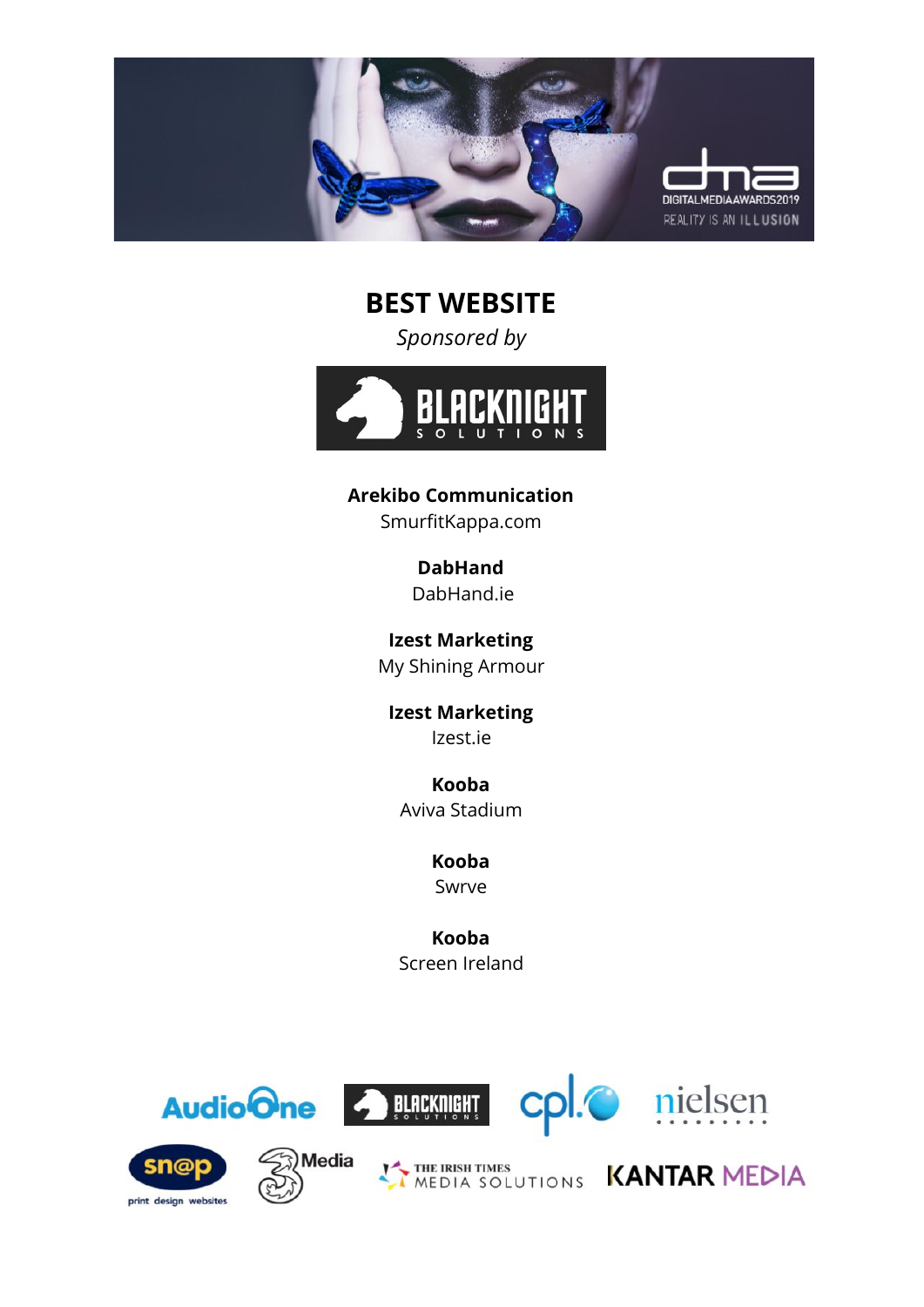

**Packed.House** Entertainment.ie

**ZOO.** MyMilkMan.ie